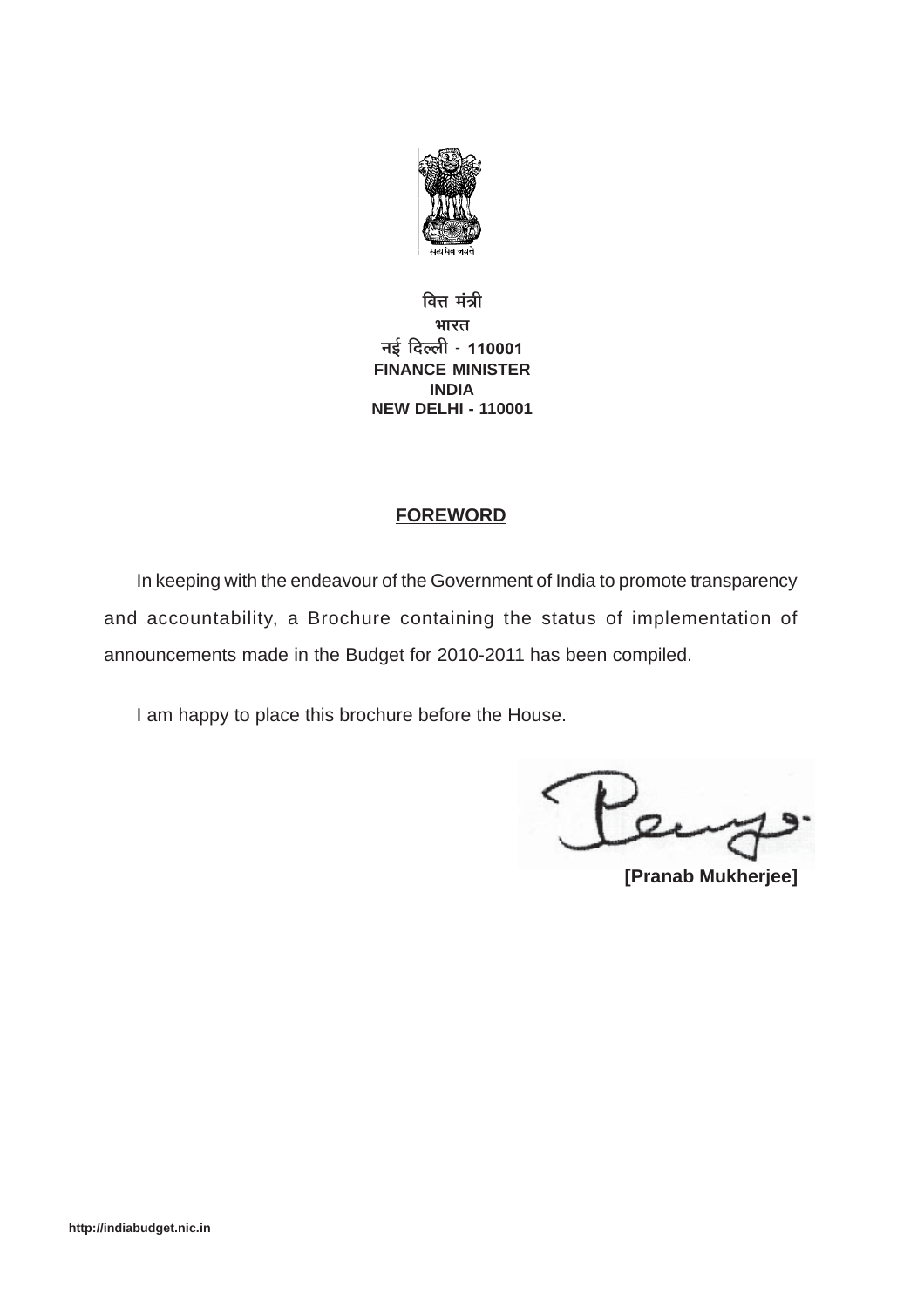# **Table of Contents**

| S. No. | Para No.<br>(in the Budget<br>Speech of<br>$2010 - 11$ | <b>Subject</b>                                                                                  | Page           |
|--------|--------------------------------------------------------|-------------------------------------------------------------------------------------------------|----------------|
| 1.     | 24                                                     | Status paper on domestic public debt-GDP ratio                                                  | 1              |
| 2.     | 25                                                     | Tax Reforms-Implementing Direct Taxes Code                                                      | 1              |
| 3.     | 26                                                     | Introduction of Goods and Services Tax                                                          | 1              |
| 4.     | 28                                                     | Raising ₹ 25,000 crore through disinvestment in PSUs                                            | 1              |
| 5.     | 31                                                     | Nutrient Based Subsidy Policy for fertilizer sector                                             | 2              |
| 6.     | 32                                                     | Petroleum and Diesel Pricing policy                                                             | $\overline{2}$ |
| 7.     | 36                                                     | Consolidating regulation and guidelines on FDI policy                                           | $\overline{2}$ |
| 8.     | 37                                                     | Setting up Financial Stability and Development Council (FSDC)                                   | 3              |
| 9.     | 38                                                     | Additional Banking licenses to private players                                                  | 3              |
| 10.    | 39                                                     | Public Sector Bank Capitalisation                                                               | 3              |
| 11.    | 40                                                     | Recapitalization of Regional Rural Banks                                                        | 3              |
| 12.    | 42                                                     | Extension of interest subvention of 2 percent                                                   | 4              |
| 13.    | 45                                                     | Extending Green Revolution to Eastern Region of India                                           | 4              |
| 14.    | 46                                                     | Organizing pulses and oil seed villages                                                         | 4              |
| 15.    | 47                                                     | Launching climate resilient agriculture initiative                                              | 5              |
| 16.    | 48                                                     | Reduction of wastages in storage and food supply chains                                         | 5              |
| 17.    | 49                                                     | Extending the period of hiring of godowns by FCI                                                | 5              |
| 18.    | 50                                                     | Raising target of agriculture credit flow                                                       | 6              |
| 19.    | 51                                                     | Debt Waiver and Debt Relief Scheme for Farmers                                                  | 6              |
| 20.    | 52                                                     | Raising interest subvention for timely repayment of Crop Loans                                  | 6              |
| 21.    | 53                                                     | Setting up more mega food park projects                                                         | 6              |
| 22.    | 54                                                     | Making changes in definition of infrastructure under ECB policy                                 | 6              |
| 23.    | 56                                                     | Improvement in implementation in road sector projects                                           | $\overline{7}$ |
| 24.    | 59                                                     | India Infrastructure Finance Company Limited (IIFCL)                                            | 7              |
| 25.    | 61                                                     | Introduction of competitive bidding process for allocation of<br>coal blocks for captive mining | $\overline{7}$ |
| 26.    | 62                                                     | Setting up of Coal Regulatory Authority                                                         | $\overline{7}$ |
| 27.    | 64                                                     | Setting up Solar, Small Hydro and Micro Power<br>Projects in Ladakh                             | 8              |
| 28.    | 67                                                     | Installation of Zero Liquid Discharge System at Tirupur                                         | 8              |
| 29.    | 68                                                     | Special Golden Jubilee Package for Goa                                                          | 8              |
| 30.    | 70                                                     | Schemes on bank protection along rivers Bhagirathi and<br>Ganga Padma in West Bengal            | 8              |
| 31.    | 71                                                     | Development of alternate port project at Sagar Island                                           | 8              |
| 32.    | 72                                                     | <b>Draft Food Security Bill</b>                                                                 | 9              |
| 33.    | 74                                                     | <b>Annual Health Survey</b>                                                                     | 9              |
| 34.    | 76                                                     | Banking facility to habitations with 2000+ population                                           | 9              |
| 35.    | 77                                                     | Financial Inclusion Fund and Financial Inclusion<br><b>Technology Fund</b>                      | 10             |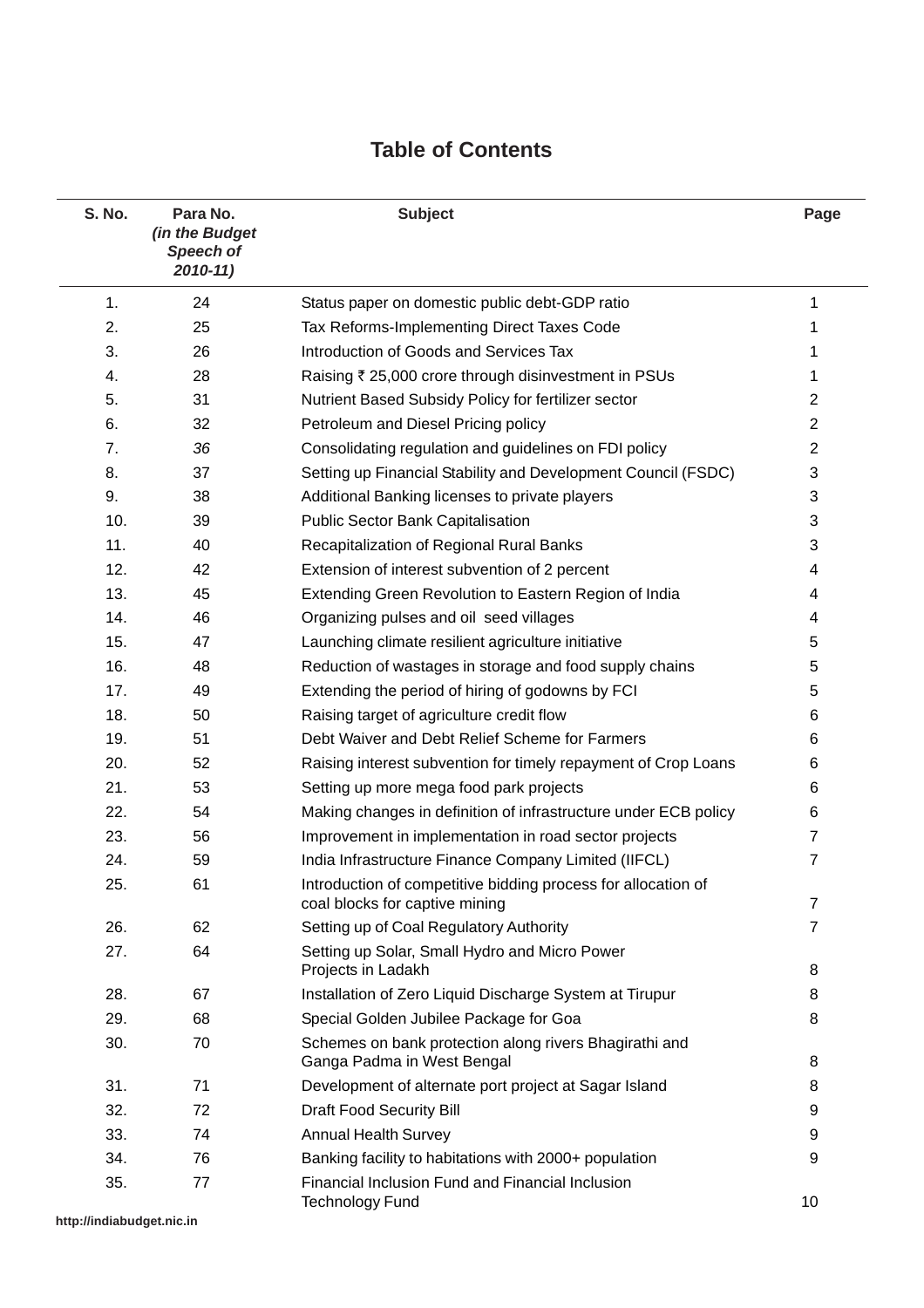| S. No. | Para No.<br>(in the Budget<br>Speech of<br>$2010 - 11$ | <b>Subject</b>                                                                                                  | Page |
|--------|--------------------------------------------------------|-----------------------------------------------------------------------------------------------------------------|------|
| 36.    | 83                                                     | Extending interest subvention scheme on housing loans                                                           | 10   |
| 37.    | 84                                                     | Enhanced allocation for Rajiv Awas Yojana (RAY)                                                                 | 10   |
| 38.    | 85                                                     | Enhanced allocation for Micro, Small and Medium Enterprises                                                     | 10   |
| 39.    | 87                                                     | Enhancement in Micro Finance Development and Equity Fund                                                        | 11   |
| 40.    | 88                                                     | Setting up of National Social Security Fund for<br>unorganized workers                                          | 11   |
| 41.    | 89                                                     | Extending benefits of Rashtriya Swasthya Bima Yojana to<br><b>NEREGA</b> beneficiaries                          | 11   |
| 42.    | 90                                                     | Extension of Swavalamban scheme                                                                                 | 11   |
| 43.    | 92                                                     | Skill development                                                                                               | 12   |
| 44.    | 93                                                     | Extensive Skill Development scheme for textile sector                                                           | 12   |
| 45.    | 94                                                     | Mission for Empowerment of Women                                                                                | 12   |
| 46.    | 96                                                     | Mahila Kisan Sashaktikaran Pariyojana                                                                           | 13   |
| 47.    | 97                                                     | Revised rates of scholarship for SCs and OBCs                                                                   | 13   |
| 48.    | 98                                                     | Setting up of Indian Sign Language Research & Training<br>Centre and District Disability Rehabilitation Centers | 13   |
| 49.    | 99                                                     | Priority sector lending to minorities                                                                           | 13   |
| 50.    | 101                                                    | Setting up Financial Sector Legislative Reforms Commission                                                      | 13   |
| 51.    | 102                                                    | Implementation of Administrative Reforms Commission<br>recommendations                                          | 14   |
| 52.    | 103                                                    | Unique Identification Authority of India (UIDAI)                                                                | 14   |
| 53.    | 104                                                    | Setting up of Technology Advisory Group for Unique<br>Projects (TAGUP)                                          | 14   |
| 54.    | 105                                                    | Setting up of Independent Evaluation Office (IEO)                                                               | 15   |
| 55.    | 106                                                    | Formalizing symbol for the Indian Rupee                                                                         | 15   |
| 56.    | 109                                                    | Recruiting 2,000 youth from J&K as constables in CPMFs                                                          | 15   |
| 57.    | 110                                                    | Integrated Action Plan for districts affected by Left<br>Wing Extremism                                         | 15   |
| 58.    | 111                                                    | National Mission for Delivery of Justice and Legal Reforms.                                                     | 16   |
| 59.    | 119                                                    | Setting up additional Centralised Processing Centres<br>for Direct Taxes                                        | 16   |
| 60.    | 120                                                    | Extension of "Sevottam" projects by IT Department                                                               | 16   |
| 61.    | 122                                                    | Introduction of SARAL-II form for individual salaried taxpayers                                                 | 16   |
| 62.    | 123                                                    | Expansion of scope of Tax Settlement Commissions                                                                | 17   |
| 63.    | 124                                                    | Bilateral discussions to track tax evasion and undisclosed<br>assets of resident Indians lying abroad           | 17   |
| 64.    | 66                                                     | National Clean Energy Fund                                                                                      | 17   |
| 65.    | 154                                                    | Levy of clean energy cess on coal                                                                               | 18   |
| 66.    | 182                                                    | Changes in definition of export of services and procedures                                                      | 18   |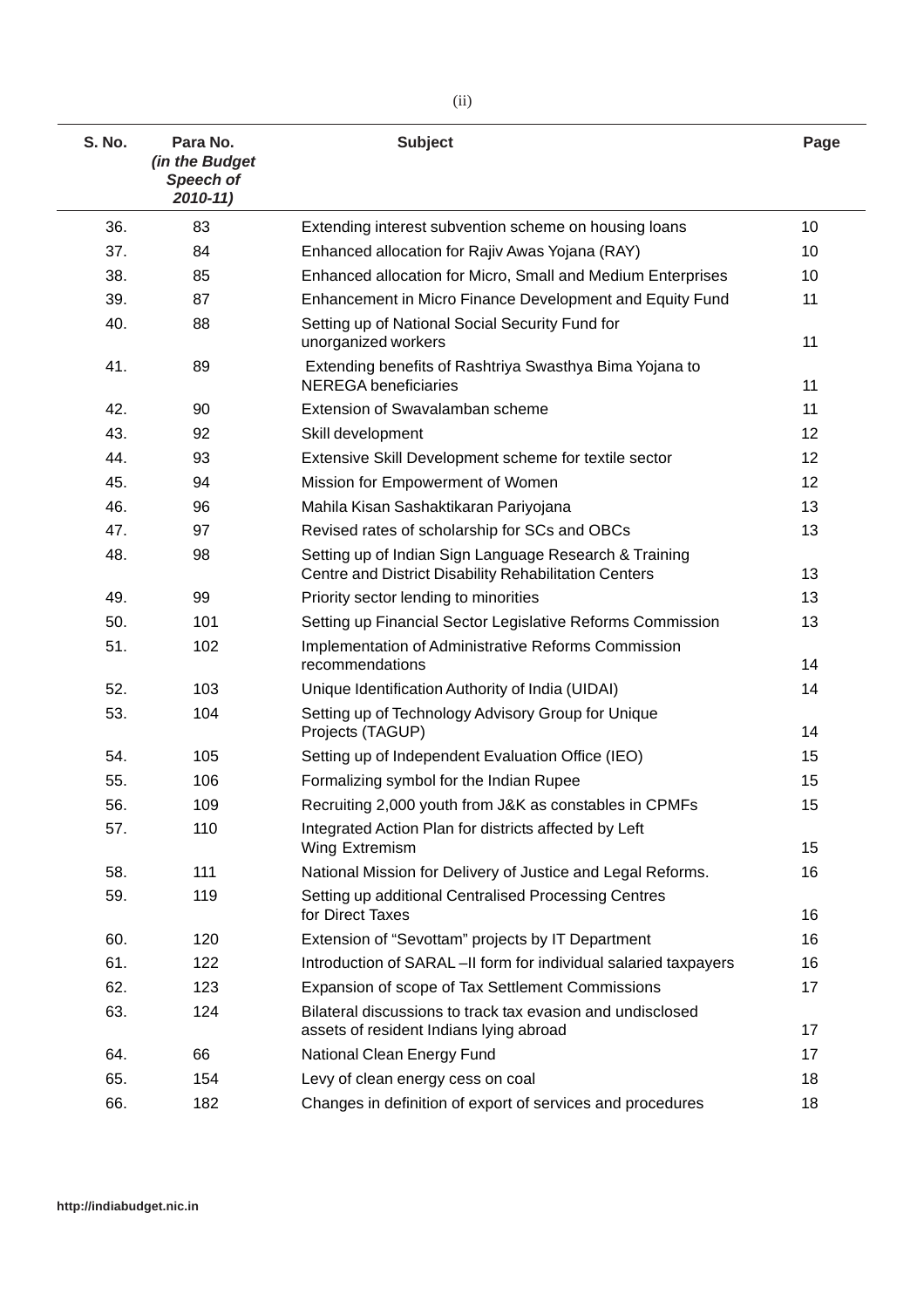| S.No. Para | No. | <b>Budget Announcement</b>                                                                                                                                                                                                                                                                                                                                                                                                                                                                                                                                                                                                                                                         | <b>Status of Implementation</b>                                                                                                                                                                                                                                                                                                                                                                                                                                                                                                                                                                                                                                                                                                               |
|------------|-----|------------------------------------------------------------------------------------------------------------------------------------------------------------------------------------------------------------------------------------------------------------------------------------------------------------------------------------------------------------------------------------------------------------------------------------------------------------------------------------------------------------------------------------------------------------------------------------------------------------------------------------------------------------------------------------|-----------------------------------------------------------------------------------------------------------------------------------------------------------------------------------------------------------------------------------------------------------------------------------------------------------------------------------------------------------------------------------------------------------------------------------------------------------------------------------------------------------------------------------------------------------------------------------------------------------------------------------------------------------------------------------------------------------------------------------------------|
| 1.         | 24  | As a part of the fiscal consolidation process, it<br>would be for the first time that the Government<br>would target an explicit reduction in its domestic<br>public debt-GDP ratio. I intend to bring out,<br>within six months, a status paper giving a<br>detailed analysis of the situation and a road map<br>for curtailing the overall public debt. This would<br>be followed by an annual report on the subject.                                                                                                                                                                                                                                                            | A comprehensive paper on Government Debt has been<br>released on November 3, 2010.<br><b>Action completed</b>                                                                                                                                                                                                                                                                                                                                                                                                                                                                                                                                                                                                                                 |
|            |     | [Nodal Department:<br>D/o Economic Affairs]                                                                                                                                                                                                                                                                                                                                                                                                                                                                                                                                                                                                                                        |                                                                                                                                                                                                                                                                                                                                                                                                                                                                                                                                                                                                                                                                                                                                               |
| 2.         | 25  | <b>Tax reforms</b><br>I am happy to inform the Honourable Members<br>that the process for building a simple tax system<br>with minimum exemptions and low rates<br>designed to promote voluntary compliance, is<br>now nearing completion. On the Direct Tax<br>Code the wide-ranging discussions with<br>stakeholders have been concluded. I am<br>confident that the Government will be in a<br>position to implement the Direct Tax Code from<br>April 1, 2011.                                                                                                                                                                                                                 | 'Direct Taxes Code, 2010' Bill has been introduced in Lok<br>Sabha on 30.8.2010. It is proposed to implement the Code<br>w.e.f. 1.4.2012.<br><b>Action completed</b>                                                                                                                                                                                                                                                                                                                                                                                                                                                                                                                                                                          |
|            |     | [Nodal Department:<br>D/o Revenue]                                                                                                                                                                                                                                                                                                                                                                                                                                                                                                                                                                                                                                                 |                                                                                                                                                                                                                                                                                                                                                                                                                                                                                                                                                                                                                                                                                                                                               |
| 3.         | 26  | On Goods and Services Tax, we have been<br>focusing on generating a wide consensus on<br>its design. In November, 2009 the Empowered<br>Committee of the State Finance Ministers<br>placed the first discussion paper on GST in<br>the public domain. The Thirteenth Finance<br>Commission has also made a number of<br>significant recommendations relating to GST,<br>which will contribute to the ongoing<br>discussions. We are actively engaged with the<br>Empowered Committee to finalise the<br>structure of GST as well as the modalities of<br>its expeditious implementation. It will be my<br>earnest endeavour to introduce GST along<br>with the DTC in April, 2011. | Centre's willingness to provide compensation to States for<br>any loss because of introduction to Goods and Services<br>Tax has been repeatedly expressed. Draft constitutional<br>amendment bill required for introduction of GST has since<br>been prepared and sent to the Empowered Committee (EC)<br>for their views. Three sub-working groups of officers are<br>working on development of draft CGST and model SGST<br>legislations, finalization of processes to be followed in GST<br>regime and for development of appropriate design of IT<br>infrastructure. An Empowered Group for development of IT<br>Systems for GST regime has also been set up under the<br>Chairmanship of Dr. Nandan Nilekani.<br><b>Work in progress</b> |
|            |     | [Nodal Department:<br>D/o Revenue]                                                                                                                                                                                                                                                                                                                                                                                                                                                                                                                                                                                                                                                 |                                                                                                                                                                                                                                                                                                                                                                                                                                                                                                                                                                                                                                                                                                                                               |

4. 28 Since then, ownership has been broad based in Oil India Limited, NHPC, NTPC and Rural Electrification Corporation while the process is on for National Mineral Development Corporation and Satluj Jal Vidyut Nigam. The Government will raise about Rs.25,000 crore during the current year. Through this process, I propose to raise a higher amount during the year 2010-11. The proceeds will be utilised to

**http://indiabudget.nic.in**

Budget has laid down an estimate of  $\bar{\tau}$  40,000 crore from disinvestment proceeds during 2010-11. Initial/Further Public Offerings (IPO/FPOs) of CPSEs such as Satluj Jal Vidut Nigam Ltd., Engineers India Limited, Coal India Limited, Power Grid Corporation of India Ltd., Manganese Ore India Ltd. and Shipping Corporation of India Ltd. have been completed till December, 2010. Disinvestment proceeds of ₹ 22,144 crore have been realized so far. FPOs of SAIL and ONGC will take place during the period January-March,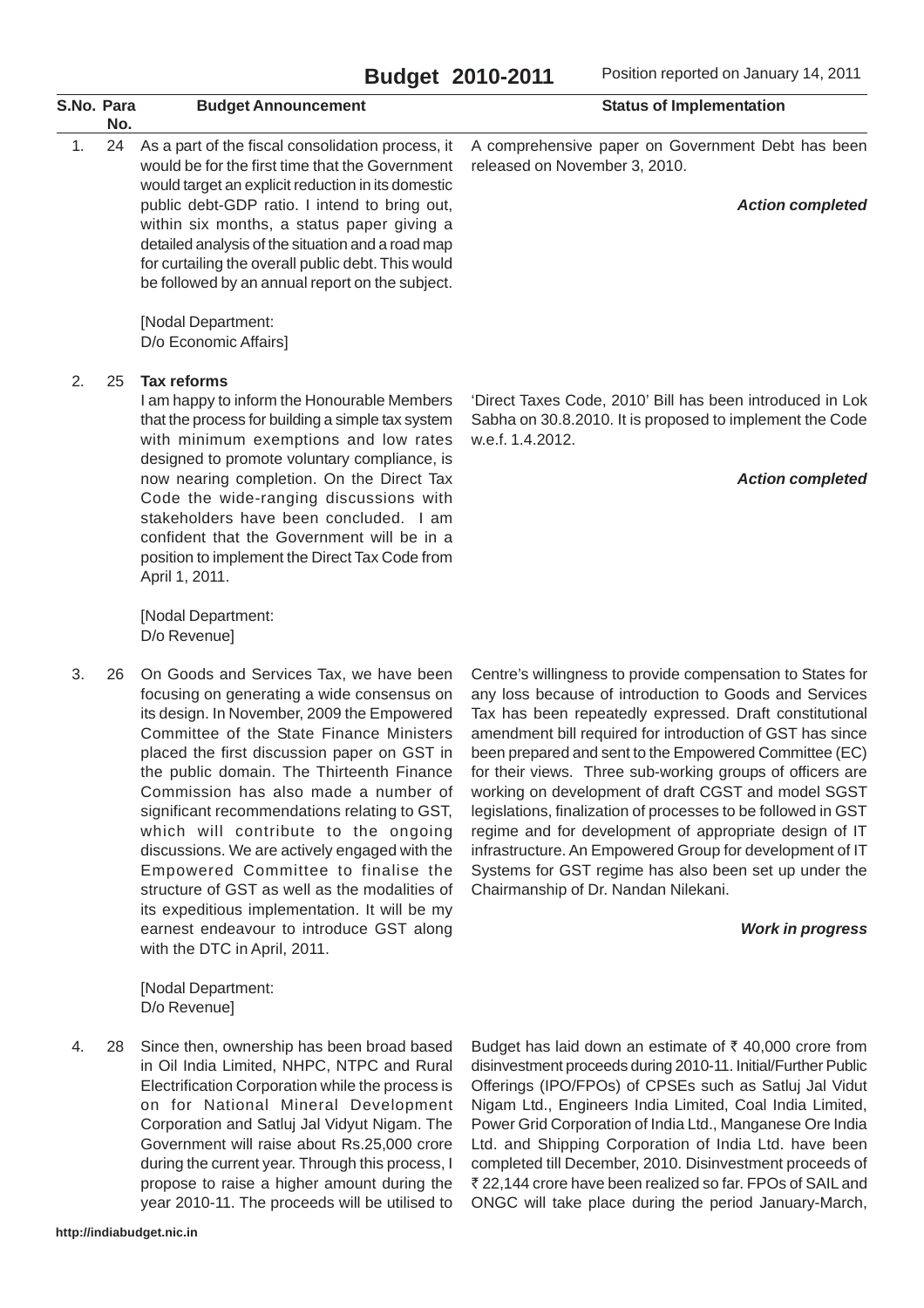| S.No. Para<br>No. | <b>Budget Announcement</b> | <b>Status of Implementation</b>                                                                      |
|-------------------|----------------------------|------------------------------------------------------------------------------------------------------|
|                   |                            | meet the capital expenditure requirements of 2011. For the year 2010-2011, Budget Provision has been |

social sector schemes for creating new assets.

[Nodal Department: D/o Disinvestment]

### 5. 31 **Fertilizer Subsidy**

I had announced the intent of the Government for the fertiliser sector in my Budget Speech of 2009. A Nutrient Based Subsidy policy for the fertiliser sector has since been approved by the Government and will become effective from April 1, 2010. This policy is expected to promote balanced fertilization through new fortified products and focus on extension services by the fertiliser industry. This will lead to an increase in agricultural productivity and consequently better returns for the farmers. Over time, the policy is expected to reduce volatility in the demand for fertiliser subsidy in addition to containing the subsidy bill. Government will ensure that nutrient based fertiliser prices for transition year 2010-11, will remain around MRPs currently prevailing. The new system will move towards direct transfer of subsidies to the farmers.

[Nodal Department: D/o Fertilizers]

### 6. 32 **Petroleum and Diesel pricing policy**

In the last Budget, the constitution of an Expert Group, to advise the Government on a viable and sustainable system of pricing of petroleum products, was announced. The Group headed by Shri Kirit Parikh has submitted its recommendations to the Government. Decision on these recommendations will be taken by my colleague, the Minister of Petroleum & Natural Gas, in due course.

[Nodal Ministry: M/o Petroleum & Natural Gas]

7. 36 Government also intends to make the FDI policy user-friendly by consolidating all prior regulations and guidelines into one comprehensive document. This would enhance clarity and predictability of our FDI policy to foreign investors.

> [Nodal Department: D/o Industrial Policy & Promotion]

made to utilize the proceeds to meet the capital expenditure requirement of social sector schemes for creating new assets.

#### *Ongoing process*

The first phase of Nutrient Based Subsidy (NBS) Policy for decontrolled Phosphatic and Potassic fertilizers has been introduced w.e.f 1.4.2010 (w.e.f. 1.5.2010 for SSP). The subsidy is being released through fertilizer industry. Feasibility of disbursing subsidy in cash directly to the farmers is under consideration and would be implemented in the second phase.

### *Action partially completed*

An Empowered Group of Ministers (EGoM) was constituted to look into the issues of under-recoveries of Oil Marketing Companies (OMCs) in the light of the recommendations made by the Expert Group headed by Shri Kirit Parikh and for taking a final decision on all relevant issues. EGoM in its meeting held on 25.6.2010, took decisions on the pricing of petroleum products, which have been implemented w.e.f. the midnight of 25/26.06.2010.

#### *Action completed*

A comprehensive exercise had been undertaken to integrate all prior policy issues on Foreign Direct Investment (FDI) contained in FEMA 1999, Reserve Bank of India Circulars and various Press Notes etc. into one consolidated document so as to reflect the current policy framework on FDI. Consolidated FDI Policy Document has been released on 31.3.2010 which is effective from 01.04.2010. The document was further updated and released on 30.9.2010, to be effective from 1.10.2010.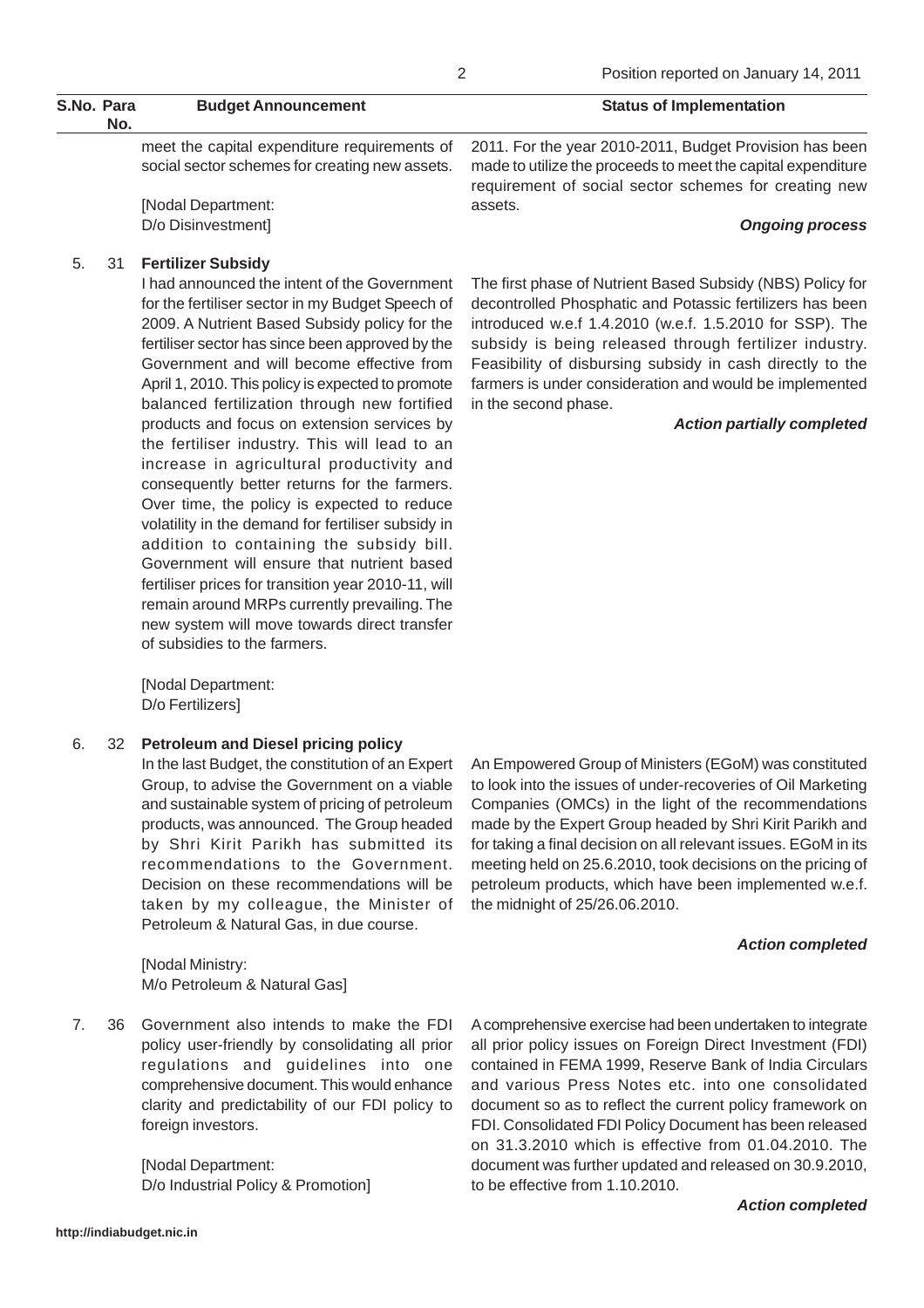The financial crisis of 2008-09 has fundamentally changed the structure of banking and financial markets the world over. With a view to strengthen and institutionalise the mechanism for maintaining financial stability, Government has decided to setup an apex-level Financial Stability and Development Council. Without prejudice to the autonomy of regulators, this Council would monitor macro prudential supervision of the economy, including the functioning of large financial conglomerates, and address inter-regulatory coordination issues. It will also focus on financial literacy and financial inclusion.

[Nodal Department: D/o Economic Affairs]

#### 9. 38 **Banking Licenses**

**No.**

The Indian banking system has emerged unscathed from the crisis. We need to ensure that the banking system grows in size and sophistication to meet the needs of a modern economy. Besides, there is a need to extend the geographic coverage of banks and improve access to banking services. In this context, I am happy to inform the Hon'ble Members that the RBI is considering giving some additional banking licenses to private sector players. Non Banking Financial Companies could also be considered, if they meet the RBI's eligibility criteria.

[Nodal Department: D/o Financial Services]

#### 10. 39 **Public Sector Bank Capitalisation**

During 2008-09, the Government infused Rs.1900 crore as Tier-I capital in four public sector banks to maintain a comfortable level of Capital to Risk Weighted Asset Ratio. An additional sum of Rs.1200 crore is being infused now. For the year 2010-11, I propose to provide a sum of Rs.16,500 crore to ensure that the Public Sector Banks are able to attain a minimum 8 per cent Tier-I capital by March 31, 2011.

[Nodal Department: D/o Financial Services]

- 11. 40 **Recapitalisation of Regional Rural Banks**
	- Regional Rural Banks (RRBs) play an important role in providing credit to rural economy. The capital of these banks is shared by the Central Government, sponsor banks and State

Financial Stability and Development Council (FSDC) has been set up on 30.12.2010 under the chairmanship of Finance Minister. The Members of the Council include heads of the financial sector regulatory organizations. The Council will monitor macro prudential supervision of the economy, including the functioning of large financial conglomerates, and address inter-regulatory coordination issues. It will also focus on financial literacy and financial inclusion.

#### *Action completed*

Pursuant to the Budget Announcement 2010, RBI had released Discussion Paper on "Entry of New Banks in the Private Sector". Based on the comments and suggestions received from various quarters and discussions held with major stakeholders in October, 2010, RBI is expected to put draft guidelines in public domain by end of January, 2011 for public comments.

*Work in progress*

The Government has infused  $\bar{\tau}$  1500 crore in 4 Public Sector Banks (PSBs) in May, 2010. Besides, approval has been granted for infusion of  $\bar{\tau}$  6211 crore in 5 PSBs. As part of this,  $\bar{\tau}$  1076 crore has been infused in 3 PSBs through the Perpetual Non-Cumulative Preference Shares (PNCPS); ₹ 3119 crore has been infused in IDBI Bank by way of preferential equity and approval has been granted for  $\bar{\tau}$  2016 crore to be invested in Central Bank of India through rights issues, which is yet to come.

#### *Ongoing programme*

Government has constituted a Committee under the Chairmanship of Dr. K.C Chakarbarty, Dy. Governor, RBI to look into the aspects of the Capital to Risk Assets Ratio (CRAR) of RRBs and to suggest measures to bring the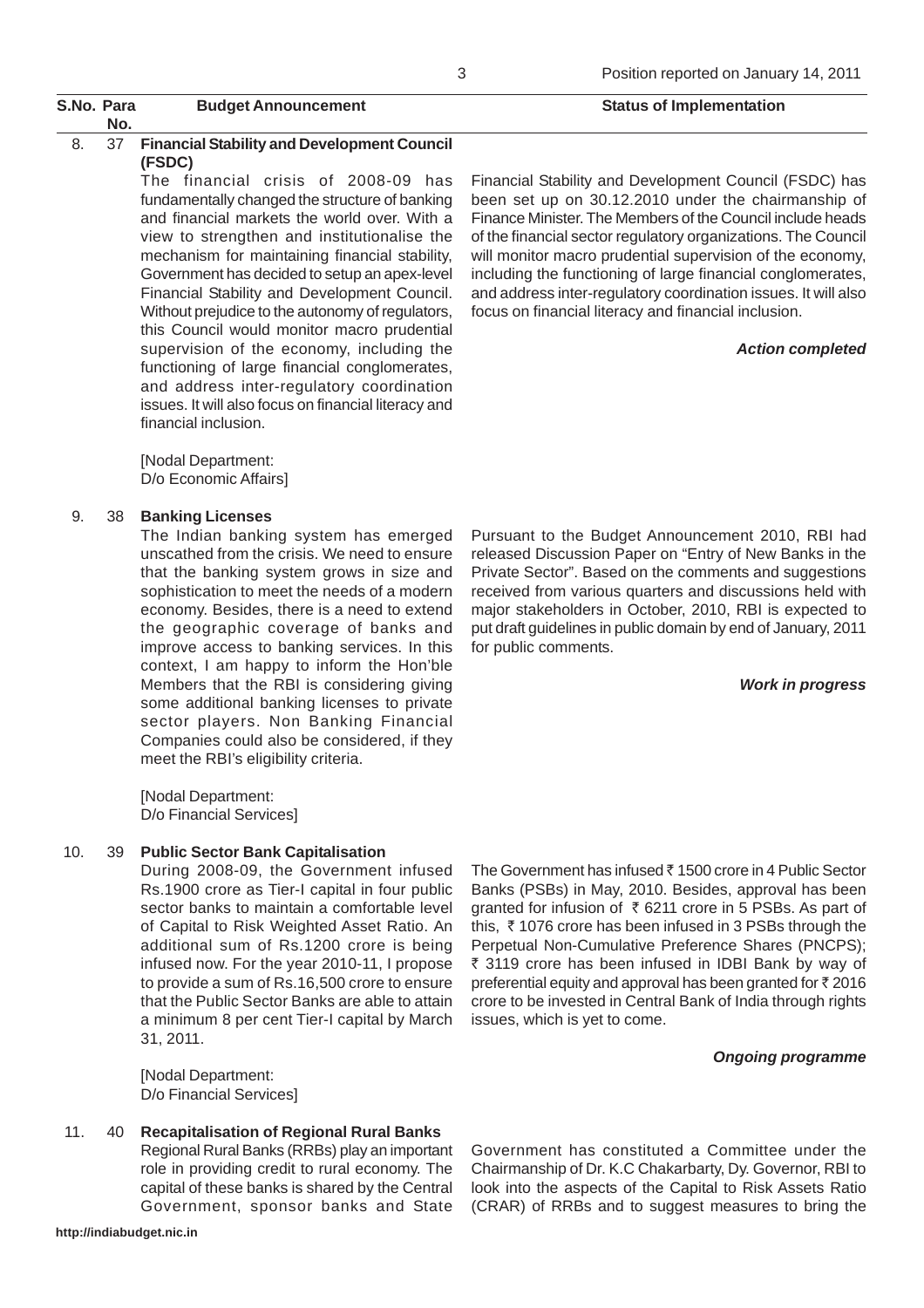Governments. The banks were last capitalised in 2006-07. I propose to provide further capital to strengthen the RRBs so that they have adequate capital base to support increased lending to the rural economy.

[Nodal Department: D/o Financial Services]

## 12. 42 **Exports**

Government has provided interest subvention of 2 per cent on pre-shipment export credit up to March 31, 2010 for exports in certain sectors. I propose to extend the interest subvention of 2 per cent for one more year for exports covering handicrafts, carpets, handlooms and small and medium enterprises.

[Nodal Departments: D/o Financial Services D/o Commerce]

## 44 **Agriculture Growth**

The agriculture sector occupies centre-stage in our resolve to promote inclusive growth, enhance rural incomes and sustain food security. To spur the growth in this sector, the Government intends to follow a *four-pronged strategy* covering (a) agricultural production; (b) reduction in wastage of produce; (c) credit support to farmers; and (d) a thrust to the food processing sector.

13. 45 The *first element* of the strategy is to extend the green revolution to the eastern region of the country comprising Bihar, Chattisgarh, Jharkhand, Eastern UP, West Bengal and Orissa, with the active involvement of Gram Sabhas and the farming families. For the year 2010-11, I propose to provide Rs.400 crore for this initiative.

> [Nodal Department: D/o Agriculture & Cooperation]

14.  $46$  In the 60<sup>th</sup> year of the Republic, it is proposed to organize 60,000 "pulses and oil seed villages" in rain-fed areas during 2010-11 and provide an integrated intervention for water harvesting, watershed management and soil health, to enhance the productivity of the dry land farming areas. I propose to provide Rs.300 crore for this purpose. This initiative will be an integral part of the Rashtriya Krishi Vikas Yojana.

> [Nodal Department: D/o Agriculture & Cooperation]

CRAR of RRBs to at least 7% in time-bound manner and 9% by March, 2012. The recommendations of the Committee have been received. Cabinet Note for obtaining the approval of CCEA is under process.

## *Work in progress*

Government has extended the scheme w.e.f. April 1, 2010 to March 31, 2011 on pre and post shipment rupee credit to employment oriented sectors viz. Handicrafts; Carpets; Handlooms; Small & Medium Enterprises (SME) and to certain additional sectors/sub-sectors.

## *Action completed*

(May be read with para Nos. 45 to 50.)

For extending Green Revolution in Eastern India, ₹294.19 crore have been released by the end of December, 2010. ₹ 35.00 crore for Assam is to be met from overall allocation of  $\bar{\tau}$  6755.00 crore. Implementation of the programme at field level is in progress.

### *Work in progress*

As against of allocation of  $\bar{\tau}$  300 crore, amount of  $\bar{\tau}$  238.5 crore has been released to the States till the end of December, 2010.

Procurement of machineries is in progress. Inputs under the programme are positioned.

*Action partially completed*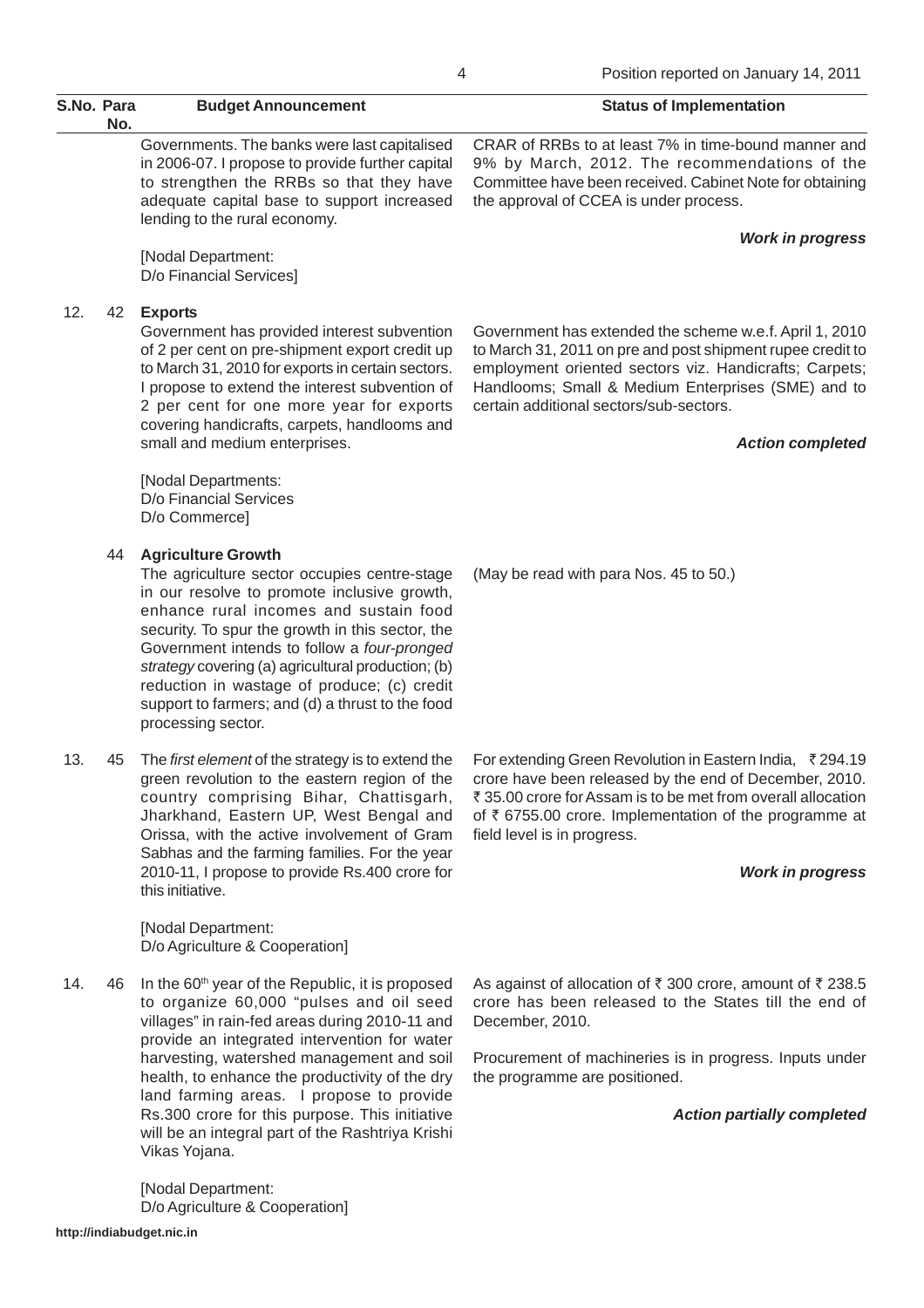|     | S.No. Para<br>No. | <b>Budget Announcement</b>                                                                                                                                                                                                                                                                                                              | <b>Status of Implementation</b>                                                                                                                                                                                                                                                                           |
|-----|-------------------|-----------------------------------------------------------------------------------------------------------------------------------------------------------------------------------------------------------------------------------------------------------------------------------------------------------------------------------------|-----------------------------------------------------------------------------------------------------------------------------------------------------------------------------------------------------------------------------------------------------------------------------------------------------------|
| 15. | 47                | The gains already made in the green revolution<br>areas have to be sustained through conservation<br>farming, which involves concurrent attention to<br>soil health, water conservation and preservation<br>of biodiversity. I propose an allocation of Rs.200<br>crore for launching this climate resilient<br>agriculture initiative. | The Department has already issued the administrative<br>approval and financial sanction for implementation of<br>national initiative on Climate Resilient Agriculture at an<br>outlay of ₹350 crore in the 11 <sup>th</sup> Plan on 06.01.2011 and<br>12.01.2011 respectively.<br><b>Action completed</b> |
|     |                   | [Nodal Department:                                                                                                                                                                                                                                                                                                                      |                                                                                                                                                                                                                                                                                                           |

D/o Agricultural Research & Education] 16. 48 The *second element* of the strategy relates to

reduction of significant wastages in storage as well as in the operations of the existing food supply chains in the country. This needs to be addressed. As the Prime Minister has said recently, *"We need greater competition and therefore need to take a firm view on opening up of the retail trade."* It will help in bringing down the considerable difference between the farm gate prices, wholesale prices and retail prices.

> [Nodal Ministries/Departments: D/o Consumer Affairs D/o Agriculture & Cooperation D/o Industrial Policy & Promotion D/o Food & Public Distribution M/o Food Processing Industries]

17. 49 There is wastage of grain procured for buffer stocks and public distribution system due to acute shortage of storage capacity in the Food Corporation of India. This deficit in the storage capacity is met through an ongoing scheme for private sector participation where the FCI has been hiring godowns from private parties for a guaranteed period of 5 years. This period is now being extended to 7 years.

> [Nodal Department: D/o Food & Public Distribution]

Report of the Working Group constituted under the Chairmanship of Chief Minister of Gujrat for *inter-alia* reducing the gap between farm gate and retail prices and better implementation and amendment to Essential Commodities Act is under finalization.

- A Capital Investment Back-ended Subsidy Scheme namely Rural Godown Scheme has been launched. Since inception of the scheme, 22938 godowns with the capacity of 27.3 million ton and financial release of ₹671 crore have been sanctioned up to 30.11.2010.
- The Department of Industrial Policy & Promotion has uploaded a discussion paper on their website on "Foreign Direct Investment in Multi-Brand Retail Trading" inviting comments from stakeholders.
- A number of steps like security and safety of storage complexes, inspections, quality control measures, preventive measures and monitoring of losses and safeguards for movement and storage etc. have been taken by FCI to reduce the storage and transit losses in food grains. A scheme for construction of godowns for FCI as well as State Undertakings has been formulated and construction of godowns is at various stages.
- Under the scheme for setting up of Mega Food Parks, 10 parks are under various stages and 5 more parks are to be set up. Approval has been obtained for upscaling Cold Chain, Value Addition and Preservation Infrastructure Scheme. Ministry is in the process of approval of new projects to the extent of  $11<sup>m</sup>$  Plan allocation of  $\bar{\tau}$  210 crore.

The scheme for creation of storage capacity for FCI through private entrepreneurs has been modified to make it more attractive. The guarantee period of 5 years has since been extended to 7 year for creation of new storage facilities.

#### *Work in progress*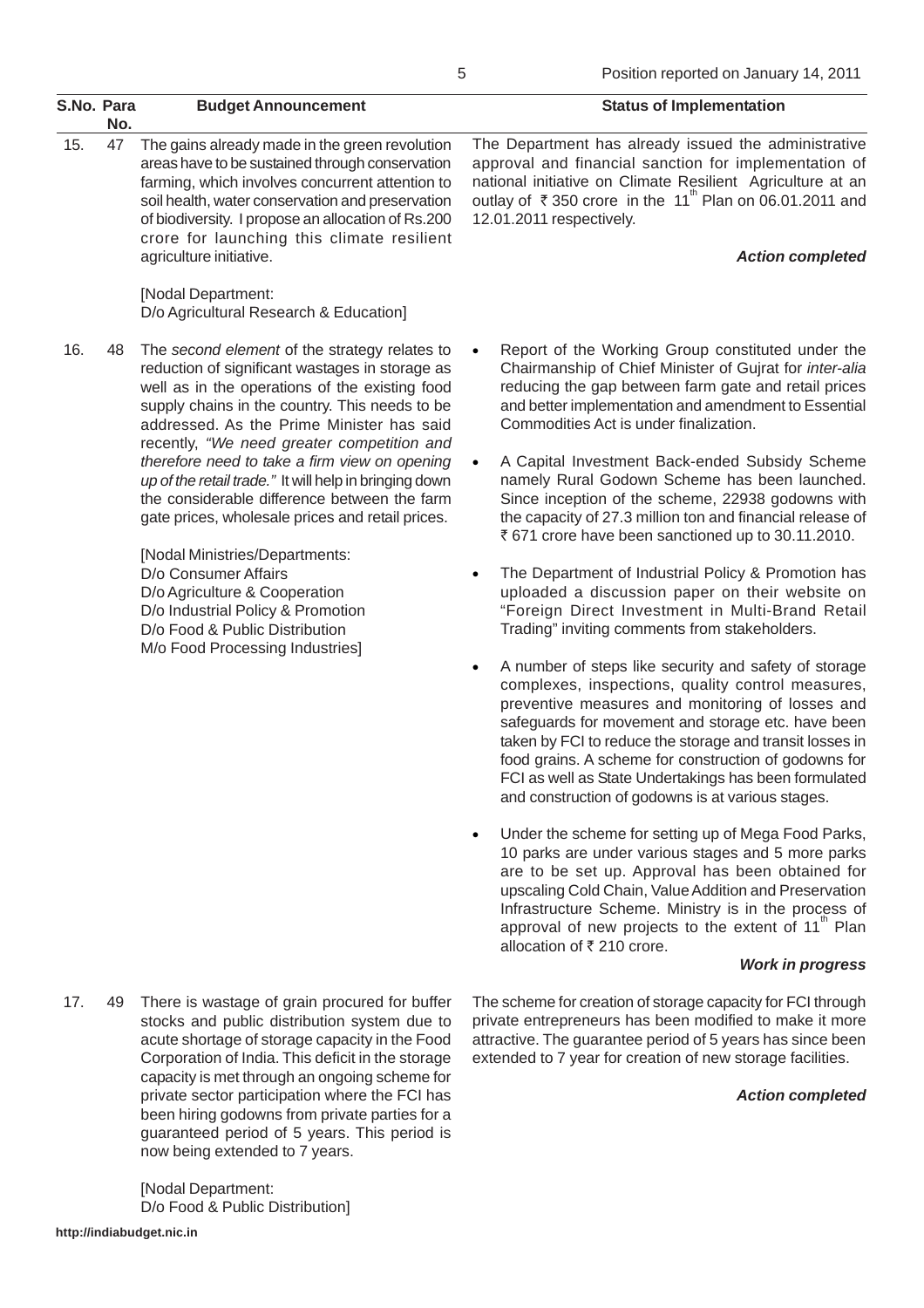| S.No. Para | No. | <b>Budget Announcement</b>                                                                                                                                                                                                                                                                                                                                                                                                                                         | <b>Status of Implementation</b>                                                                                                                                                                                                                                                                                                                                                                             |
|------------|-----|--------------------------------------------------------------------------------------------------------------------------------------------------------------------------------------------------------------------------------------------------------------------------------------------------------------------------------------------------------------------------------------------------------------------------------------------------------------------|-------------------------------------------------------------------------------------------------------------------------------------------------------------------------------------------------------------------------------------------------------------------------------------------------------------------------------------------------------------------------------------------------------------|
| 18.        | 50  | The third element of the strategy relates to<br>improving the availability of credit to farmers.<br>I am happy to inform the Honourable Members<br>that banks have been consistently meeting the<br>targets set for agriculture credit flow in the past<br>few years. For the year 2010-11, the target has<br>been raised to Rs.3,75,000 crore from<br>Rs.3,25,000 crore in the current year.                                                                      | Instructions have been issued to NABARD on 16.4.2010 in<br>this regard. Progress in achievement of targets is being<br>monitored. The total credit flow to agriculture during 2010-<br>11, up to 31.10.2010, by Commercial Banks, Cooperative<br>Banks and Regional Rural Banks, is ₹ 2,28,884 crore<br>forming 60.50% of the annual target of $\bar{\tau}$ 3,75,000 crore.<br>Progress is being monitored. |
|            |     | [Nodal Department:<br>D/o Financial Services]                                                                                                                                                                                                                                                                                                                                                                                                                      | <b>Action partially completed</b>                                                                                                                                                                                                                                                                                                                                                                           |
| 19.        | 51  | The Debt Waiver and Debt Relief Scheme for<br>Farmers was a major initiative of the UPA<br>Government. In view of the recent drought in<br>some States and the severe floods in some<br>other parts of the country, I propose to extend<br>by six months the period for repayment of the<br>loan amount by farmers from December 31,<br>2009 to June 30, 2010.                                                                                                     | Instructions issued to RBI/ NABARD/PSBs with copy to<br>CMDs of PSBs on 26.3.2010.<br><b>Action completed</b>                                                                                                                                                                                                                                                                                               |
|            |     | [Nodal Department:<br>D/o Financial Services]                                                                                                                                                                                                                                                                                                                                                                                                                      |                                                                                                                                                                                                                                                                                                                                                                                                             |
| 20.        | 52  | In the last budget, I had provided an additional<br>one per cent interest subvention as an incentive<br>to those farmers who repay their short-term crop<br>loans as per schedule. I propose to raise this<br>subvention for timely repayment of crop loans<br>from one per cent to two per cent for 2010-11.<br>Thus, the effective rate of interest for such farmers<br>will now be five per cent per annum. Necessary<br>provision in the Budget has been made. | The proposal has been approved by the Cabinet on<br>30.7.2010. Instructions issued to RBI and NABARD on<br>19.8.2010.<br><b>Action completed</b>                                                                                                                                                                                                                                                            |
|            |     | [Nodal Department:<br>D/o Financial Services]                                                                                                                                                                                                                                                                                                                                                                                                                      |                                                                                                                                                                                                                                                                                                                                                                                                             |
| 21.        | 53  | The fourth element of the strategy aims at lending<br>a further impetus to the development of food<br>processing sector by providing state-of-the art<br>infrastructure. In addition to the ten mega food<br>park projects already being set up, the Government<br>has decided to set up five more such parks.                                                                                                                                                     | The CCEA in its meeting held on 18.11.2010 has approved<br>setting up of 5 new Mega Food Parks Projects. In pursuance<br>of the approval, a notice inviting Expression of Interest (EOI)<br>from the prospective entrepreneurs for submission of the<br>proposals by 10.02.2011 has been issued.                                                                                                            |
|            |     | [Nodal Ministry:<br>M/o Food Processing Industries]                                                                                                                                                                                                                                                                                                                                                                                                                | <b>Work in progress</b>                                                                                                                                                                                                                                                                                                                                                                                     |
| 22.        | 54. | As a part of the farm to market initiative, External<br>Commercial Borrowings will henceforth be<br>available for cold storage or cold room facility,<br>including for farm level pre-cooling, for<br>preservation or storage of agricultural and allied<br>produce, marine products and meat. Changes<br>in the definition of infrastructure under the ECB<br>policy are being made.                                                                              | Circular changing the definition of infrastructure under the<br>ECB Policy has been issued by the RBI on 02.03.2010.<br><b>Action completed</b>                                                                                                                                                                                                                                                             |

[Nodal Department: D/o Economic Affairs] 6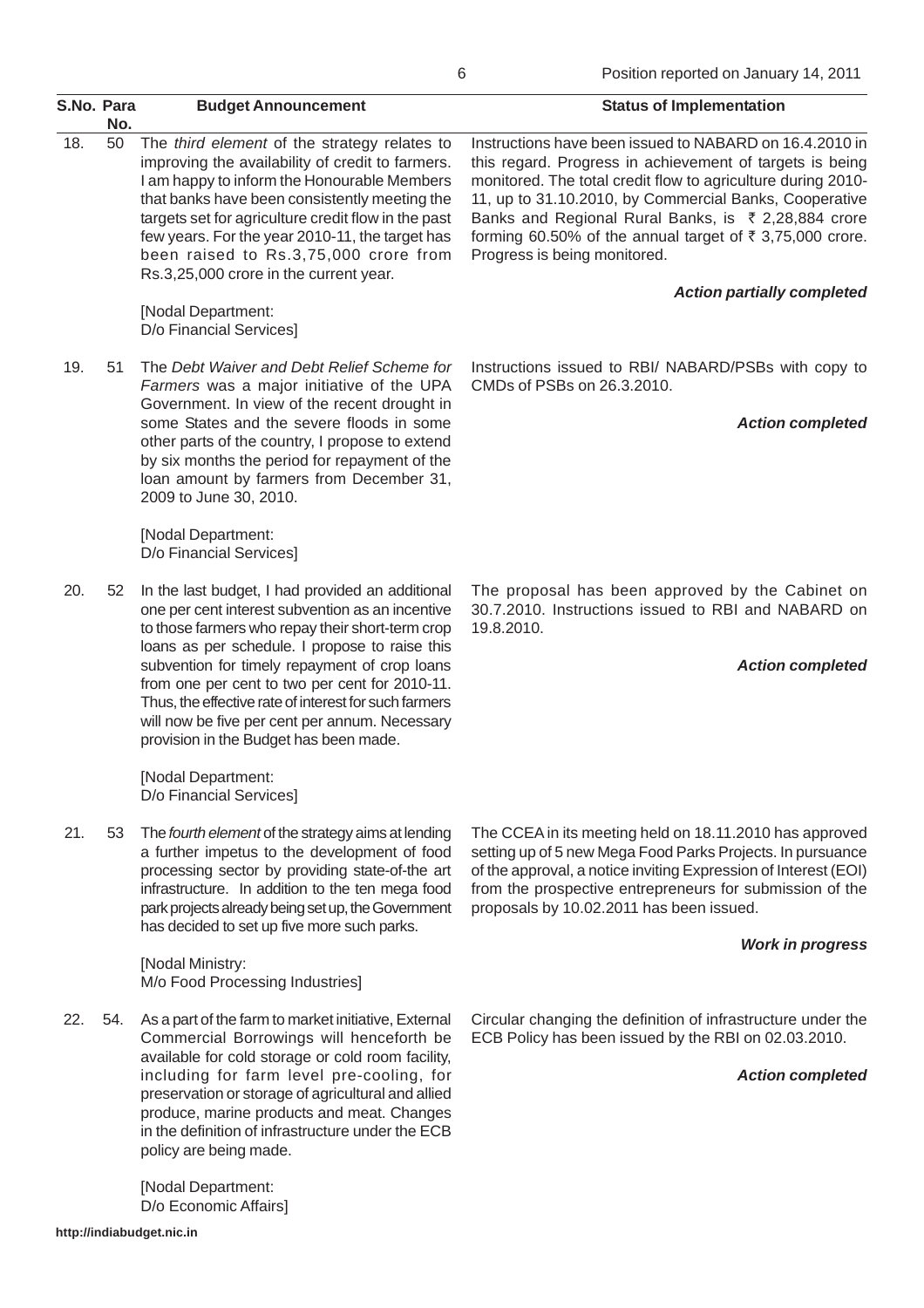23. 56. To make a visible impact in the road sector, Government has targeted construction of national highways (NHs) at the pace of 20 km per day. To push the pace of implementation, changes have been made in the policy framework, especially in respect of projects being executed through public private partnerships (PPPs). For the year 2010-11, I propose to raise the allocation of road transport by over 13 per cent from Rs.17,520 crore to Rs.19,894 crore.

> [Nodal Department : D/o Road Transport & Highways]

## 24. 59 **India Infrastructure Finance Company Limited**

Government established the India Infrastructure Finance Company Limited (IIFCL) to provide long term financial assistance to infrastructure projects. Its disbursements are expected to touch Rs.9,000 crore by end March 2010 and reach around Rs.20,000 crore by March 2011. IIFCL has also been authorised to refinance bank lending to infrastructure projects. It has refinanced Rs.3,000 crore during the current year and is expected to more than double that amount in 2010-11. The take-out financing scheme announced in the last Budget is expected to initially provide finance for about Rs.25,000 crore in the next three years.

[Nodal Department: D/o Financial Services]

25. 61 Coal is the mainstay of India's energy sector and 75 per cent of the power generation is currently coal based. It is proposed to introduce a competitive bidding process for allocating coal blocks for captive mining to ensure greater transparency and increased participation in production from these blocks.

> [Nodal Department: D/o Coal]

26. 62 Government proposes to take steps to set up a "Coal Regulatory Authority" to create a level playing field in the coal sector. This would facilitate resolution of issues like economic pricing of coal and benchmarking of standards of performance.

> [Nodal Department: D/o Coal]

During 2010-2011 as against a target of 2500 km of National Highways, the National Highways Authority of India (NHAI) has completed construction of 1156 km (by December, 2010) i.e. 4.28 km per day. To meet the target of construction at an average rate 20 km per day i.e. almost 7,000 km per year, it is essential that at any given point of time, there should be almost three times this length, i.e. approximately 20,000 km, awarded and under construction. To achieve this, Work Plan-I & II have been framed covering about 24,000 km of National Highways and the award of the projects. Besides, upto November, 2010, construction of 1292.5 km i.e. 5.39 km/day of National Highways through State PWDs has been completed.

## *Work in Progress*

IIFCL has made a cumulative disbursement of  $\bar{\tau}$  9976 crore as at the end of 31st March 2010, including  $\bar{\tau}$  1500 crore through refinance, while  $\bar{\tau}$  1500 crore has been utilized for disbursements. Thus,  $\bar{\tau}$  3000 crore out of  $\bar{\tau}$  10,000 crore raised through tax-free bonds for providing refinance has been utilized. The company is taking steps to meet the cumulative disbursement target of around  $\bar{\tau}$  20,000 crore by March 2011, including refinance. The takeout finance has been rolled out by IIFCL w.e.f. 16.4.2010. IIFCL has signed takeout agreements with Union Bank of India for an amount of  $\bar{\tau}$  1500 crore and has signed MoUs with 4 PSBs.

## *Action completed*

The Mines and Mineral (Development & Regulation) Amendment Act, 2010 has been notified on 9.9.2010. Action has been initiated for formulation of Rules and Guidelines.

## *Action partially completed*

A draft Cabinet Note on setting up of a Coal Regulatory Authority along with the Draft Bill has been circulated to various Ministries/Departments for their comments. The comments and suggestions received are being examined for incorporation in the Draft Bill before obtaining the approval of the competent authority.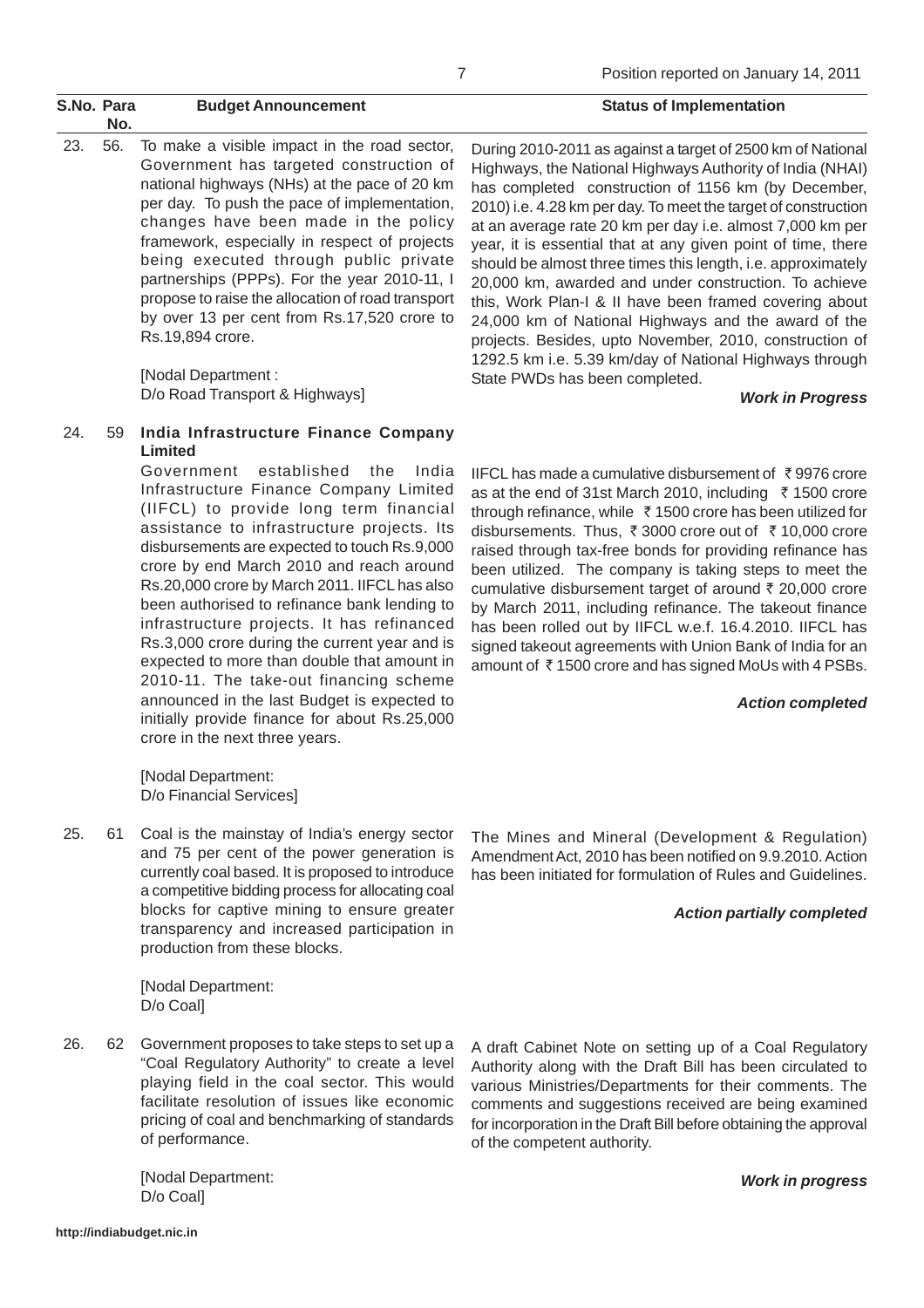|            |        |                                                                                                                                                                                                                                                                                                                                                                                                                                                                                                                                               | Position reported on January 14, 2011<br>8                                                                                                                                                                                                                                                                                                                                                                                                                                                                                                                                                                                                                                                                               |
|------------|--------|-----------------------------------------------------------------------------------------------------------------------------------------------------------------------------------------------------------------------------------------------------------------------------------------------------------------------------------------------------------------------------------------------------------------------------------------------------------------------------------------------------------------------------------------------|--------------------------------------------------------------------------------------------------------------------------------------------------------------------------------------------------------------------------------------------------------------------------------------------------------------------------------------------------------------------------------------------------------------------------------------------------------------------------------------------------------------------------------------------------------------------------------------------------------------------------------------------------------------------------------------------------------------------------|
| S.No. Para | No.    | <b>Budget Announcement</b>                                                                                                                                                                                                                                                                                                                                                                                                                                                                                                                    | <b>Status of Implementation</b>                                                                                                                                                                                                                                                                                                                                                                                                                                                                                                                                                                                                                                                                                          |
| 27.        | 64     | The Ladakh region of Jammu and Kashmir<br>faces an extremely harsh climate and suffers<br>from energy deficiency. To address this<br>problem, it is proposed to set up solar, small<br>hydro and micro power projects at a cost of<br>about Rs.500 crore.                                                                                                                                                                                                                                                                                     | The Cabinet Committee on Infrastructure (CCI) has<br>approved implementing a project on "Ladakh Renewable<br>Energy Initiative" at a total cost of ₹473 crore in a period of<br>three and a half years starting from June, 2010. The<br>implementation has started from 1.6.2010.                                                                                                                                                                                                                                                                                                                                                                                                                                        |
|            |        | [Nodal Ministry:<br>M/o New & Renewable Energy]                                                                                                                                                                                                                                                                                                                                                                                                                                                                                               | <b>Action completed</b>                                                                                                                                                                                                                                                                                                                                                                                                                                                                                                                                                                                                                                                                                                  |
| 28.        | 67     | <b>Effluent Treatment Plant, Tirupur</b><br>The textile cluster for knitwear in Tirupur in<br>Tamil Nadu is a major contributor to the<br>country's hosiery exports. I propose to provide<br>a one-time grant of Rs.200 crore to the<br>Government of Tamil Nadu towards the cost of<br>installation of a zero liquid discharge system at<br>Tirupur to sustain this industry, which provides<br>livelihood to lakhs of persons, without<br>undermining the environment.                                                                      | 1 <sup>st</sup> Installment of $\bar{\tau}$ 100 crore has since been transferred as<br>Additional Central Assistance to Government of Tamil Nadu.<br>The 2 <sup>nd</sup> installment of remaining $\bar{\tau}$ 100 crore is likely to be<br>released in the current financial year itself.<br><b>Action completed</b>                                                                                                                                                                                                                                                                                                                                                                                                    |
|            |        | [Nodal Ministry:<br>M/o Textiles]                                                                                                                                                                                                                                                                                                                                                                                                                                                                                                             |                                                                                                                                                                                                                                                                                                                                                                                                                                                                                                                                                                                                                                                                                                                          |
|            | 29. 68 | Special Golden Jubilee Package for Goa<br>I propose to provide a sum of Rs.200 crore as<br>a Special Golden Jubilee package for Goa to<br>preserve the natural resources of the State by<br>restoring Goa's beaches which are prone to<br>erosion, and increasing its green cover through<br>sustainable forestry.                                                                                                                                                                                                                            | A sum of ₹ 200 crore has been allocated to Goa as<br>one-time Additional Central Assistance in the Annual- Plan<br>of Goa 2010-11 as Special Golden Jubilee Package. On<br>the recommendations of Planning Commission, ₹70 crore<br>has been released on 19.1.2011.                                                                                                                                                                                                                                                                                                                                                                                                                                                      |
|            |        | [Nodal Department:<br>D/o Expenditure]                                                                                                                                                                                                                                                                                                                                                                                                                                                                                                        | <b>Action partially completed</b>                                                                                                                                                                                                                                                                                                                                                                                                                                                                                                                                                                                                                                                                                        |
| 30.        | 70     | I am happy to inform the Honourable Members<br>that schemes on bank protection works along<br>river Bhagirathi and river Ganga-Padma in parts<br>of Murshidabad and Nadia district of West<br>Bengal have been included in the Centrally<br>Sponsored Flood Management Programme. I<br>also propose to provide budgetary support for<br>drainage scheme of Kaliaghai-Kapaleswari<br>Baghai basin in the district of Purba and<br>Paschim Midnapore, and Master Plan of Kandi<br>sub-division in Murshidabad, West Bengal.<br>[Nodal Ministry: | Two Schemes out of four for 'Bank Protection Works' along<br>the banks of rivers Bhagirathi and Ganga and one drainage<br>scheme of Kaliaghai-Kapaleswari Baghai basin have been<br>approved by the Empowered Committee on Flood<br>Management Programme (FMP) at a total cost of ₹377 crore<br>and is being provided central assistance under FMP. Another<br>scheme for Master Plan of Kandi sub-division has been<br>cleared by the State Technical Committee of West Bengal<br>Flood Control Board and is awaiting further mandatory<br>clearances. After receiving all the mandatory clearances,<br>this will be placed for the consideration of Empowered<br>Committee for providing Central Assistance under FMP. |

#### *Work in progress*

*Work in progress*

Kolkata Port Trust (KOPT) have nominated RITES as a consultant for carrying out the detailed feasibility study for the project. The Terms of Reference have been finalised. It will be a comprehensive study including the proposed 4.5 km rail-cum-road bridge on SPV/PPP mode. RITES have since initiated the Study.

[Nodal Department: D/o Shipping]

course.

M/o Water Resources]

31. 71 Recognising the need for developing an

alternate port facility in West Bengal, it is proposed to develop a project at Sagar Island. Necessary funds will be provided in due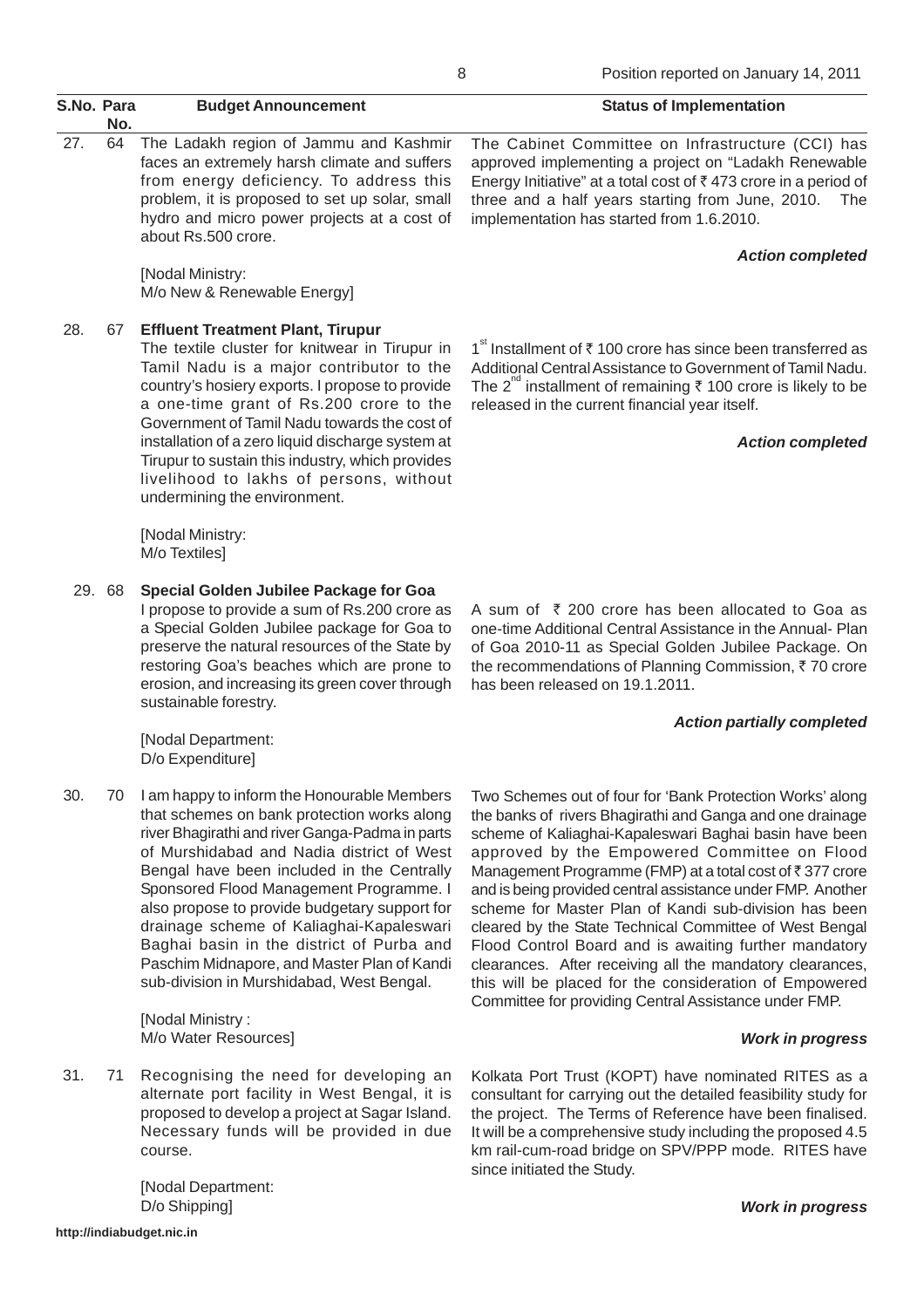## 32. 72 I**NCLUSIVE DEVELOPMENT**

For the UPA Government, inclusive development is an act of faith. In the last five years, our Government has created entitlements backed by legal guarantees for an individual's right to information and her right to work. This has been followed-up with the enactment of the right to education in 2009-10. As the next step, we are now ready with the draft Food Security Bill which will be placed in the public domain very soon. To fulfill these commitments the spending on social sector has been gradually increased to Rs.1,37,674 crore which now stands at 37 per cent of the total plan outlay in 2010-11. Another 25 per cent of the plan allocations are devoted to the development of rural infrastructure. With growth and the opportunities that it generates, we hope to further strengthen the process of inclusive development.

[Nodal Department: D/o Food & Public Distribution]

#### 33. 74 **Health**

An Annual Health Survey to prepare the District Health Profile of all Districts shall be conducted in 2010-11. The findings of the Survey should be of immense benefit to major public health initiatives particularly the National Rural Health Mission, which has successfully addressed the gaps in the delivery of critical health services in rural areas.

[Nodal Department: D/o Health & Family Welfare]

#### 34. 76 **Financial Inclusion**

To reach the benefits of banking services to the *'Aam Aadmi'*, the Reserve Bank of India had set up a High Level Committee on the Lead Bank Scheme. After careful assessment of the recommendations of this Committee, and in further consultation with the RBI, it has been decided to provide appropriate Banking facilities to habitations having population in excess of 2000 by March, 2012. It is also proposed to extend insurance and other services to the targeted beneficiaries. These services will be provided using the Business Correspondent and other models with appropriate technology back up. By this arrangement, it is proposed to cover 60,000 habitations.

[Nodal Department: D/o Financial Services]

# Position reported on January 14, 2011

As per decision of the Empowered Group of Ministers (EGoM), the proposed National Food Security Bill (NFSB) was discussed in the National Advisory Council (NAC), which has finalized the details of the basic framework of the Bill. NAC has recommended phased implementation in view of the availability of food grains. These recommendations are being examined by an Expert Committee (EC) constituted under the Chairmanship of Chairman, Economic Advisory Council to PM. The EC has submitted its recommendations, which have been sent to the concerned Ministries/Departments for their consideration and response. NAC is also preparing draft NFSB.

#### *Work in progress*

The Annual Health Survey (AHS) is being carried out in 284 districts of 8 erstwhile Empowered Action Group (EAG) States and Assam under the supervision of the O/o Registrar General and Census Commissioner. Fieldwork for the survey is in progress in all the 9 States. Fieldwork survey has been completed in 248 districts and is in progress in 36 Districts.

#### *Work in progress*

The Banks have formulated a roadmap for financial inclusion and have identified 73,000 (approx.) habitations with population of over 2000 for providing banking facilities. This is estimated to cover approx. 5 crore rural population. Efforts are being made to ensure that Banks enroll the business correspondence in adequate numbers and provide them training. Banks have been directed to sensitize the rural Branch Managers to take up this campaign on priority. 20,000 villages are expected to be covered by 31.3.2011. Progress is being monitored.

#### *Work in progress*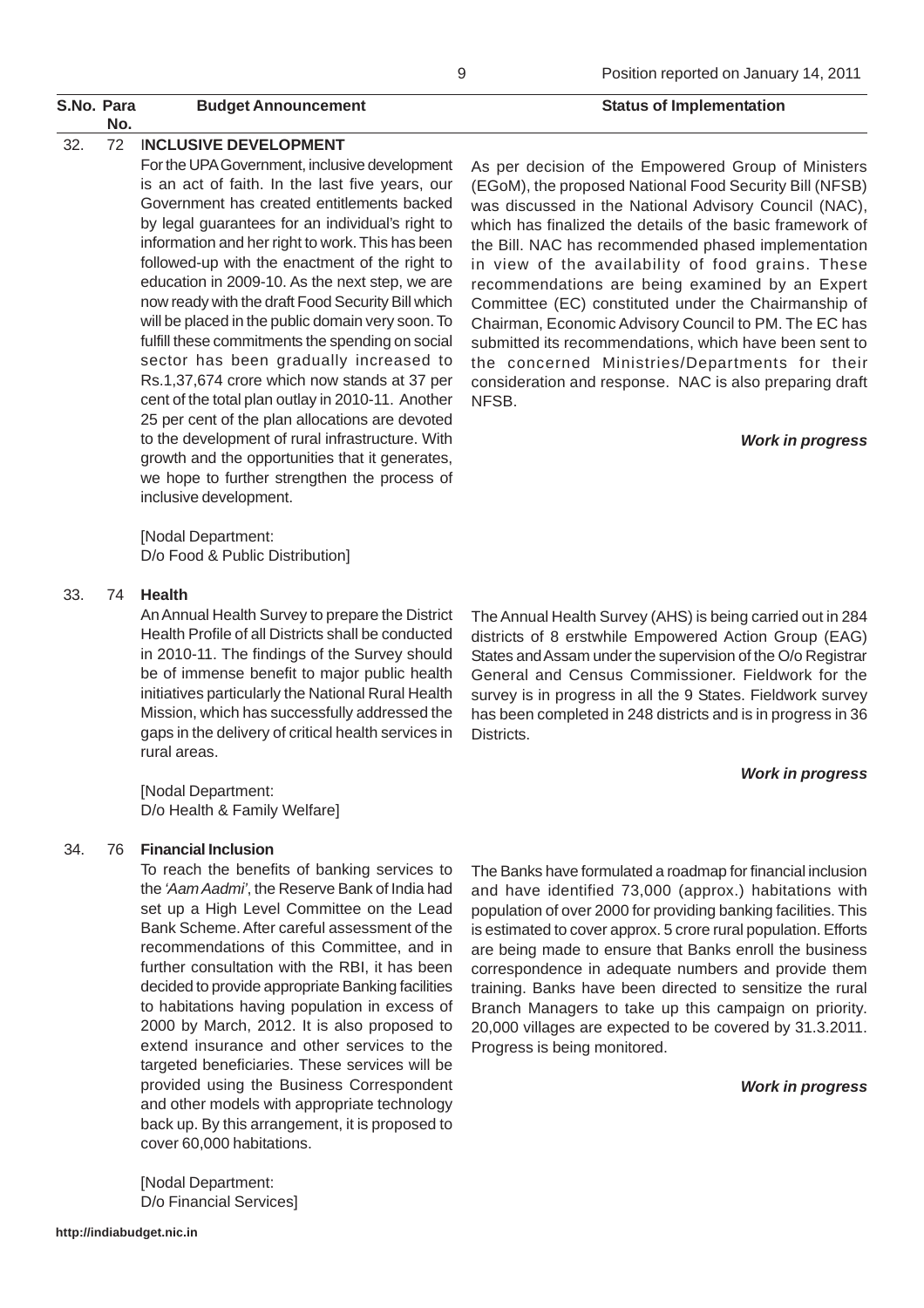|     | S.No. Para<br>No. | <b>Budget Announcement</b>                                                                                                                                                                                                                                                                                                                                                                                                                                                                                                  | <b>Status of Implementation</b>                                                                                                                                                                                                                                                                       |
|-----|-------------------|-----------------------------------------------------------------------------------------------------------------------------------------------------------------------------------------------------------------------------------------------------------------------------------------------------------------------------------------------------------------------------------------------------------------------------------------------------------------------------------------------------------------------------|-------------------------------------------------------------------------------------------------------------------------------------------------------------------------------------------------------------------------------------------------------------------------------------------------------|
| 35. | 77                | Financial Inclusion Fund (FIF) and the<br><b>Financial Inclusion Technology Fund</b><br>In 2007-08 the Government had set up a<br>Financial Inclusion Fund and a Financial<br>Inclusion Technology Fund in NABARD, to<br>reach banking services to the unbanked areas.<br>To give momentum to the pace of financial<br>inclusion, I propose an augmentation of Rs.100<br>crore for each of these funds, which shall be<br>contributed by Government of India, RBI and<br>NABARD.                                            | The progress of disbursements under the Fund is be<br>monitored regularly.<br><b>Work in progr</b>                                                                                                                                                                                                    |
|     |                   | [Nodal Department:<br>D/o Financial Services]                                                                                                                                                                                                                                                                                                                                                                                                                                                                               |                                                                                                                                                                                                                                                                                                       |
| 36. | 83                | While presenting the Union Budget for the year<br>2009-10, I had announced a Scheme of one<br>per cent interest subvention on housing loans<br>up to Rs.10 lakhs where the cost of the house<br>does not exceed Rs.20 lakhs. I propose to<br>extend this Scheme up to March 31, 2011.<br>Accordingly, I propose to provide a sum of<br>Rs.700 crore for this Scheme for the year<br>2010-11.                                                                                                                                | The Scheme of 1% interest subvention on housing loan u<br>₹ 10 lakhs has been extended. RBI has issued necess<br>detailed guidelines to all Scheduled Commercial Ba<br>(SCBs), including Regional Rural Banks which are SC<br>to implement the Scheme.<br><b>Action comple</b>                        |
|     |                   | [Nodal Department:<br>D/o Financial Services]                                                                                                                                                                                                                                                                                                                                                                                                                                                                               |                                                                                                                                                                                                                                                                                                       |
| 37. | 84                | The Rajiv Awas Yojana (RAY) for slum dwellers<br>and urban poor was announced last year to<br>extend support to States that are willing to<br>provide property rights to slum dwellers. This<br>scheme is now ready to take off. I propose to<br>allocate Rs.1,270 crore for 2010-11 as<br>compared to Rs.150 crore last year. This marks<br>an increase of over 700 per cent. The<br>Government's efforts in the implementation of<br>RAY would be to encourage the States to create<br>a slum free India at the earliest. | The parameters of the proposed Scheme have be<br>formulated and the same, along with observations of<br>Planning Commission thereon, have been considered<br>the Expenditure Finance Committee and the draft Cab<br>Note has been circulated for inter-ministerial consultati<br><b>Work in progr</b> |
|     |                   |                                                                                                                                                                                                                                                                                                                                                                                                                                                                                                                             |                                                                                                                                                                                                                                                                                                       |

[Nodal Ministry: M/o Housing & Urban Poverty Alleviation]

### 38. 85. **Micro, Small & Medium Enterprises**

Micro, Small and Medium Enterprises (MSMEs) contribute 8 per cent of the country's GDP, 45 per cent of the manufactured output and 40 per cent of our exports. They provide employment to about 6 crore persons through 2.6 crore enterprises. To resolve a number of issues which affect the growth of this sector, Prime Minister constituted a High-Level Task Force which held detailed discussions with all stake holders and drew up an agenda for action. A High Level Council on Micro and Small Enterprises will monitor the implementation of the recommendations and the agenda for action. I propose to raise the allocation for this

The progress of disbursements under the Fund is being

#### *Work in progress*

The Scheme of 1% interest subvention on housing loan upto ₹ 10 lakhs has been extended. RBI has issued necessary detailed guidelines to all Scheduled Commercial Banks (SCBs), including Regional Rural Banks which are SCBs,

#### *Action completed*

The parameters of the proposed Scheme have been formulated and the same, along with observations of the Planning Commission thereon, have been considered by the Expenditure Finance Committee and the draft Cabinet Note has been circulated for inter-ministerial consultation.

#### *Work in progress*

The Council on MSME under the chairmanship of Hon'ble PM has been constituted on 7.4.2010. Besides, a Steering Group has been constituted on 30.3.2010 under the chairmanship of Principal Secretary to PM for ensuring timely/speedy implementation of the recommendations of the Task Force on MSMEs.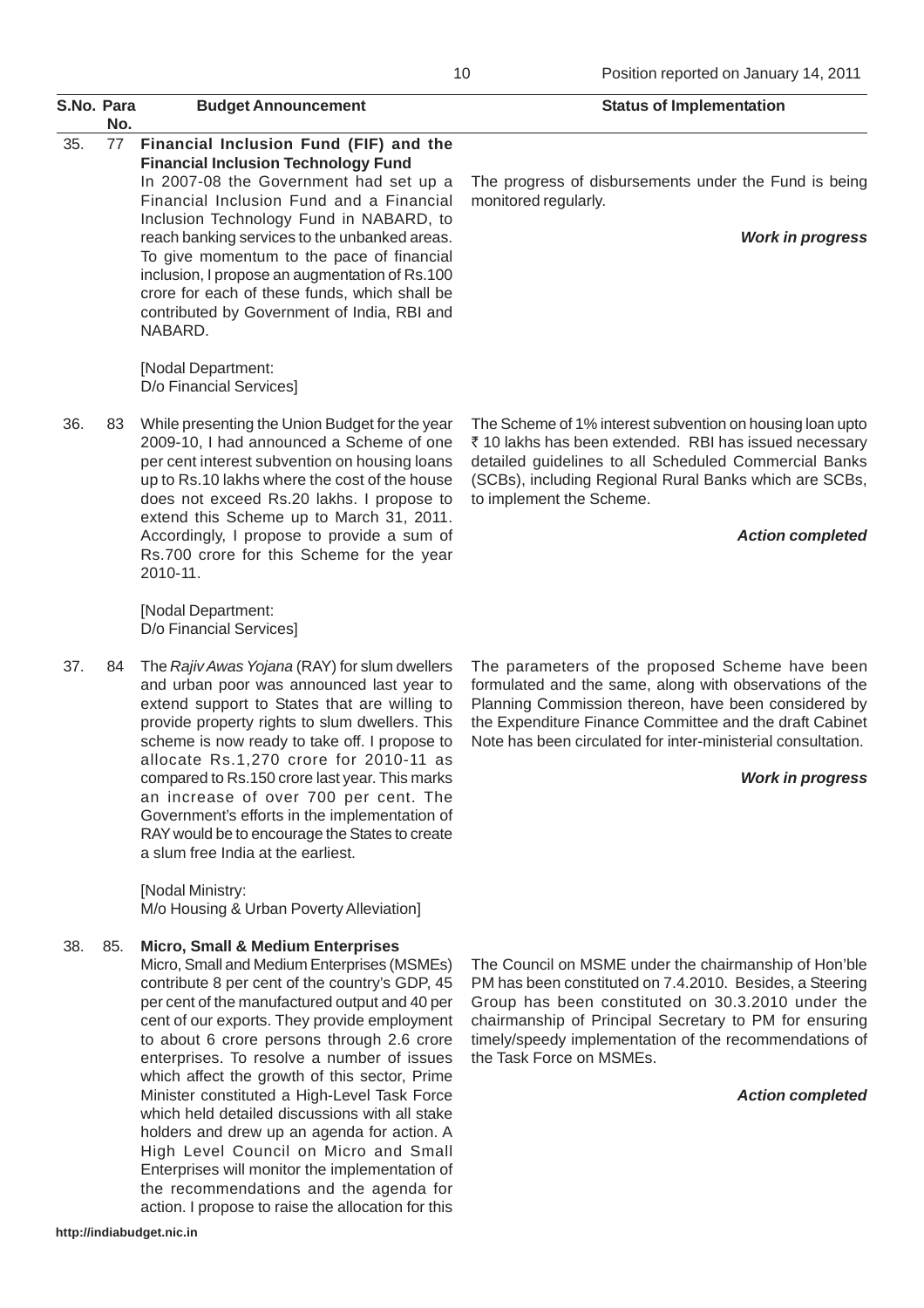sector from Rs.1,794 crore to Rs.2,400 crore for the year 2010-11.

[Nodal Ministry: M/o Micro, Small & Medium Enterprises]

### 39. 87 **Micro Finance**

The programme for linking Self Help Groups (SHGs) with the banking system has emerged as the major micro-finance initiative in the country. It was re-designated as the 'Micro-Finance Development and Equity Fund' in 2005-06 with a corpus of Rs.200 crore. The fund corpus is being doubled to Rs.400 crore in 2010-11.

[Nodal Department: D/o Financial Services]

#### 40. 88 **Unorganized Sector**

National Social Security Fund for unorganized sector workers

Recognizing the need for providing social security to the workers in the unorganized sector, and as a follow up to the Unorganized Sector Workers Social Security Act, 2008, it has been decided to set up a National Social Security Fund for unorganized sector workers with an initial allocation of Rs.1,000 crore. This fund will support schemes for weavers, toddy tappers, rickshaw pullers, bidi workers etc.

[Nodal Ministries: M/o Labour & Employment M/o Textiles]

41. 89 The Government had launched *Rashtriya Swasthya Bima Yojana* on October 1, 2007 to provide health insurance cover to below poverty line workers and their families. It became operational on April 1, 2008 and so far more than 1 crore smart cards have been issued under this scheme. In view of the success of the scheme, it is now proposed to extend its benefits to all such Mahatma Gandhi NREGA beneficiaries who have worked for more than 15 days during the preceding financial year.

> [Nodal Ministry: M/o Labour & Employment]

42. 90 To encourage the people from the unorganised sector to voluntarily save for their retirement and to lower the cost of operations of the New Pension Scheme (NPS) for such subscribers, Government will contribute Rs.1,000 per year to each NPS account opened in the year 2010-11. This initiative,

The progress of disbursements under the Fund is being monitored regularly.

*Work in progress*

- Note for Cabinet for constitution and operation of National Social Security Fund for unorganized workers is under preparation. Three Task Forces have been set up for suggesting schemes for social security to rickshaw pullers etc., toddy tapers and bidi workers and pension/provident fund for unorganized workers. Rashtriya Swasthya Bima Yojana (RSBY) has since been extended to street vendors.
- Financial approval for grant of  $\bar{\tau}$  100 crore from National Social Security Fund to implement the Old Age Pension Scheme for Handloom weavers above 60 years in collaboration with PFRDA is awaited.

#### *Work in progress*

A draft Cabinet note to extend the RSBY to Mahatma Gandhi NREGA beneficiaries has been circulated to the concerned Ministries/Departments for their comments. In view of divergent views of Ministries/Departments on the issue of setting of National Social Security Society, the matter was referred to Committee of Secretaries. The CoS agreed to the proposal relating to extension of RSBY to MNREGA beneficiaries. However, on the issue of National Social Security Society, it was agreed that instead of a Society, a proper structure be created within the Ministry with proper delegation of power on the lines of NACO. A draft Cabinet note has been circulated to concerned Ministries/ Departments for their views/comments.

#### *Work in progress*

The *Swavalamban* Scheme has been launched on 26.09.2010 to provide funding support of  $\bar{\tau}$  1,000 crore over a period of four years i.e upto 2013-14 as cocontribution to subscribers of the New Pension System, who are covered by the *Swavalamban* initiative and to incur expenditure and/or to provide funding support to the PFRDA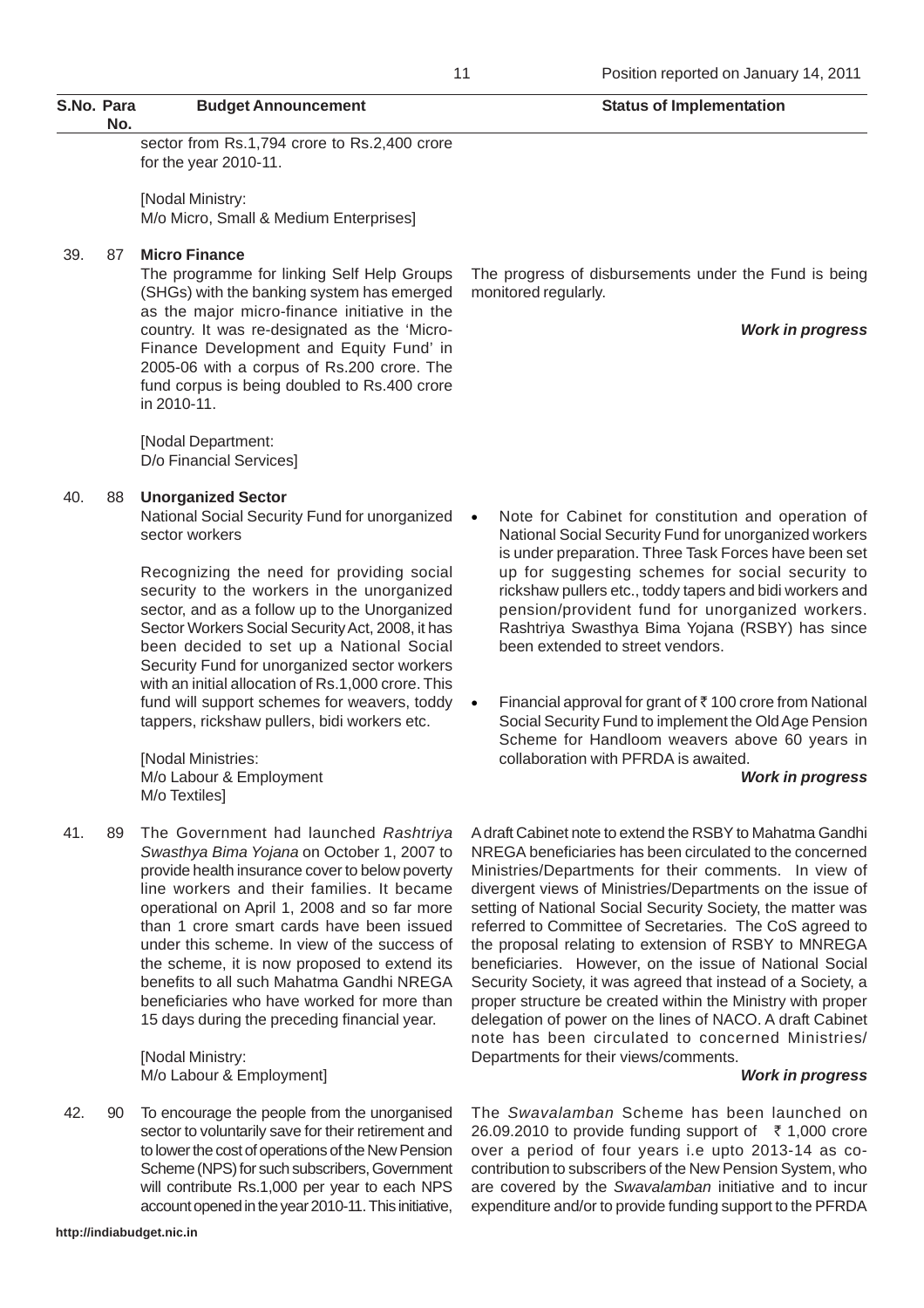*"Swavalamban"* will be available for persons who join NPS, with a minimum contribution of Rs.1,000 and a maximum contribution of Rs.12,000 per annum during the financial year 2010-11. The scheme will be available for another three years. Accordingly, I am making an allocation of Rs.100 crore for the year 2010-11. It will benefit about 10 lakh NPS subscribers of the unorganised sector. The scheme will be managed by the interim Pension Fund Regulatory and Development Authority (PFRDA).

[Nodal Department: D/o Financial Services]

## 43. 92. **Skill development**

Prime Minister's Council on National Skill Development has laid down the core governing principles for operating strategies for skill development. The Council has a mission of creating 50 crore skilled people by 2022. Of these, the target for the National Skill Development Corporation, which has started functioning from October, 2009, is 15 crore. It has completed a comprehensive skill gap study of 21 high growth sectors and approved three projects worth about Rs.45 crore to create 10 lakh skilled manpower at the rate of one lakh per annum. Other projects are in advanced stages of consideration.

[Nodal Department: D/o Economic Affairs]

44. 93 It is proposed to launch an extensive skill development programme in the textile and garment sector by leveraging the strength of existing institutions and instruments of the Textile Ministry. The resources of the private sector will also be harnessed by incentivising training through an outcome - based approach. Through these instruments, the Ministry of Textiles has set an ambitious target of training 30 lakh persons over 5 years.

> [Nodal Ministry: M/o Textiles]

## 45. 94 **Social Welfare**

I propose to step up the plan outlay for Women and Child Development by almost 50 per cent. Several new initiatives that were launched in 2009-10 are now ready for implementation. A mission for empowerment of women is being set up. The ICDS platform is being expanded for effective implementation of the Rajiv Gandhi Scheme for Adolescent Girls.

[Nodal Ministry: M/o Women & Child Development]

of around  $\bar{\tau}$  100 crore for the promotion and developmental activities for enrolment and contribution collection. A provision of ₹110 crore has been made during 2010-11. Up to 07.01.2011, 14,369 subscribers have been registered under the Scheme.

### *Ongoing programme*

National Skill Development Corporation (NSDC) has so far approved 22 projects. This will result into creation of 38.59 million of skilled workforce over a period of 10 years. The contribution of NSDC in the form of equity/loan/grant for the 22 projects is  $\bar{\tau}$  607.56 crore. Out of the 22 projects, 2 projects had been approved during 2009-10 with a total contribution of  $\bar{\tau}$  35.68 crore from NSDC mandated to create a skilled workforce of 1.018 million over 10 years and the rest have been approved during 2010-11.

#### *Ongoing process*

Integrated Skill Development Scheme for the Textile Sector has since been launched.

### *Action completed*

National Mission for Empowerment of Women has been set up and made operational w.e.f. 8.3.2010. Subsequently, Chief Ministers of 2 States and 5 civil society members have been nominated. The Cabinet Committee on Economic Affairs (CCEA) has approved the Rajiv Gandhi Scheme for Empowerment of Adolescent Girls (RGSEAG-SABLA) for implementation in 200 selected districts using the ICDS Platform.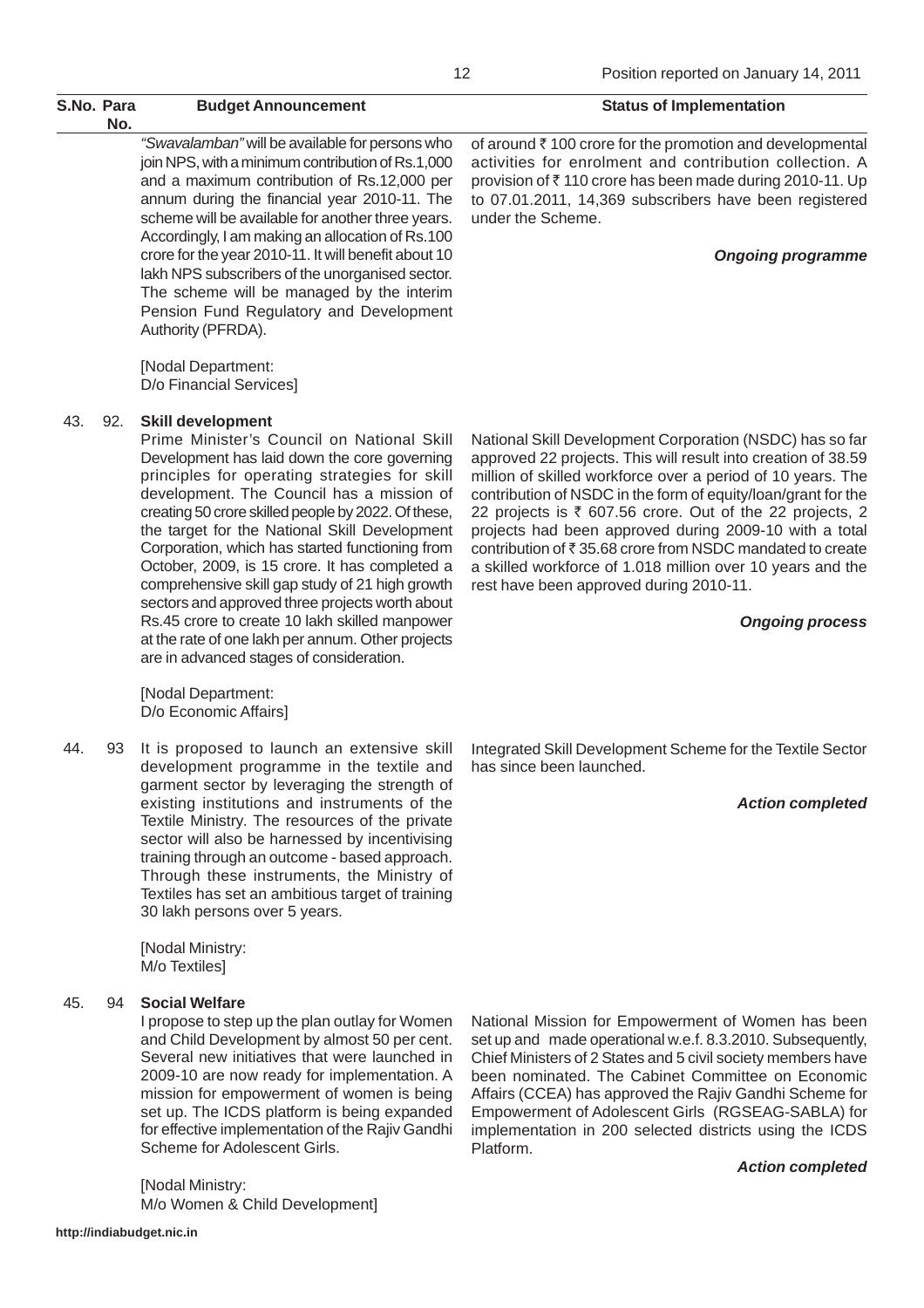|            |     |                                                                                                                                                                                                                                                                                                                                                                                                                                                                                                                                                                                                                                                                                     | Position reported on January 14, 2011<br>13                                                                                                                                                                                                                                                                                                                                                                                                                                                                                                                                                                                                   |
|------------|-----|-------------------------------------------------------------------------------------------------------------------------------------------------------------------------------------------------------------------------------------------------------------------------------------------------------------------------------------------------------------------------------------------------------------------------------------------------------------------------------------------------------------------------------------------------------------------------------------------------------------------------------------------------------------------------------------|-----------------------------------------------------------------------------------------------------------------------------------------------------------------------------------------------------------------------------------------------------------------------------------------------------------------------------------------------------------------------------------------------------------------------------------------------------------------------------------------------------------------------------------------------------------------------------------------------------------------------------------------------|
| S.No. Para | No. | <b>Budget Announcement</b>                                                                                                                                                                                                                                                                                                                                                                                                                                                                                                                                                                                                                                                          | <b>Status of Implementation</b>                                                                                                                                                                                                                                                                                                                                                                                                                                                                                                                                                                                                               |
| 46.        | 96  | A Mahila Kisan Sashaktikaran Pariyojana to<br>meet the specific needs of women farmers is<br>being launched. I have provided Rs.100 crore<br>for this initiative as a sub-component of the<br>National Rural Livelihood Mission.                                                                                                                                                                                                                                                                                                                                                                                                                                                    | The Guidelines of Mahila Kisan Sashaktikaran Pariyojana<br>(MKSP) have been finalized and sent to the States for<br>operationalisation by the States.<br><b>Work in progress</b>                                                                                                                                                                                                                                                                                                                                                                                                                                                              |
|            |     | [Nodal Department:<br>D/o Rural Development]                                                                                                                                                                                                                                                                                                                                                                                                                                                                                                                                                                                                                                        |                                                                                                                                                                                                                                                                                                                                                                                                                                                                                                                                                                                                                                               |
| 47.        | 97  | I am happy to inform the Honourable Members<br>that I propose to enhance the plan outlay of the<br>Ministry of Social Justice and Empowerment to<br>Rs.4500 crore. This amounts to an increase of<br>80 per cent as compared to 2009-10. This will<br>support the programmes being implemented for<br>the target population groups covering the<br>Scheduled Castes, Other Backward Classes,<br>persons with disabilities, senior citizens and<br>victims of alcoholism and substance abuse. With<br>this enhancement, the Ministry will be able to<br>revise rates of scholarship under its post-matric<br>scholarship schemes for SCs and OBC<br>students, which is long overdue. | The Scheme for Post-Matric Scholarships to SC students<br>has been revised with the approval of CCEA and informed<br>to the States. For revision of the Post-Matric Scholarship<br>for OBC students, draft CCEA Note is being finalized.<br><b>Work in progress</b>                                                                                                                                                                                                                                                                                                                                                                           |
|            |     | [Nodal Ministry:<br>M/o Social Justice & Empowerment]                                                                                                                                                                                                                                                                                                                                                                                                                                                                                                                                                                                                                               |                                                                                                                                                                                                                                                                                                                                                                                                                                                                                                                                                                                                                                               |
| 48.        | 98  | The allocation will also assist in establishing<br>an Indian Sign Language Research and<br>Training Centre for the benefit of the hearing<br>impaired. District Disability Rehabilitation<br>Centres are being set up in 50 additional<br>districts along with two composite regional<br>centres for persons with disabilities.<br>[Nodal Ministry:<br>M/o Social Justice & Empowerment]                                                                                                                                                                                                                                                                                            | The Note for consideration of Standing Finance<br>$\bullet$<br>Committee regarding establishment of an Indian Sign<br>Language Research and Training Centre has been<br>circulated to all concerned.<br>For setting up 50 new District Disability Rehabilitation<br>$\bullet$<br>Centres (DDRCs) during the current year, 15 DDRCs<br>have been approved. The rest are being processed.<br>For establishment of two Composite Regional Centres<br>$\bullet$<br>(CRCs) for persons with disabilities in Kozhikode<br>(Kerala) and Ahmadabad (Gujarat), draft Standing<br>Finance Committee Memo is being finalized.<br><b>Work in progress</b> |
| 49.        | 99  | I also propose to raise the plan allocation for<br>the Ministry of Minority Affairs from Rs.1,740<br>crore to Rs.2,600 crore for the year 2010-11.<br>This marks an increase of nearly 50 per cent. I<br>am happy to inform the Honourable Members<br>that we are close to achieving the target of 15<br>per cent priority sector lending to minorities in<br>the current year. This will be maintained for the<br>next three years.                                                                                                                                                                                                                                                | Necessary instructions have been issued to the Public<br>Sector Banks in the matter.<br><b>Action completed</b>                                                                                                                                                                                                                                                                                                                                                                                                                                                                                                                               |

[Nodal Department: D/o Financial Services]

50. 101 **Financial Sector Legislative Reforms Commission**

Most of our legislations governing the financial sector are very old. Large number of amendments to these Acts made at different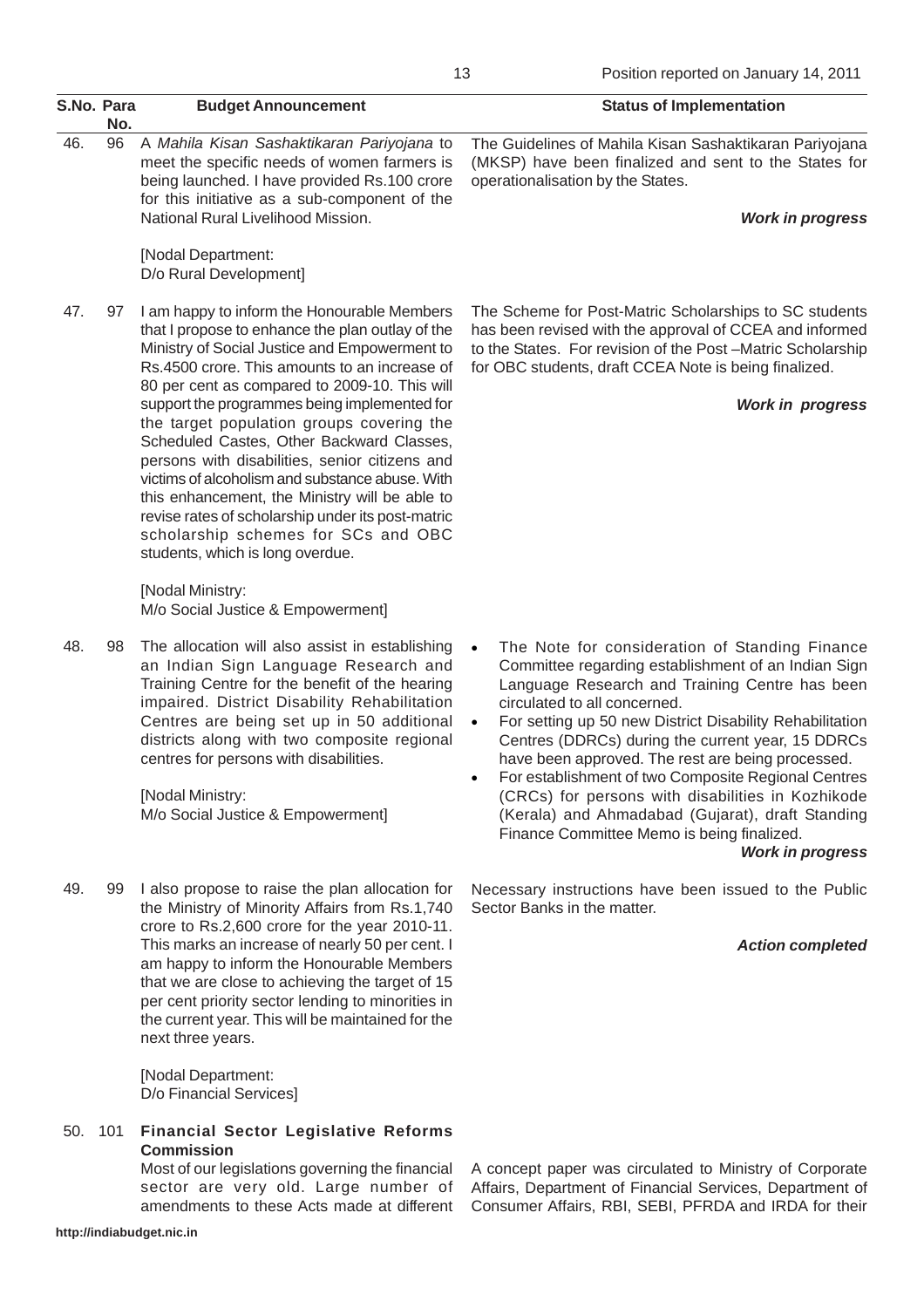## S.No. Para **Budget Announcement** S.No. Para **Budget Announcement No.**

points of time has also increased ambiguity and complexity. The Government proposes to set up a Financial Sector Legislative Reforms Commission to rewrite and clean up the financial sector laws to bring them in line with the requirements of the sector.

[Nodal Department: D/o Economic Affairs]

## 51. 102 **Administrative Reforms Commission**

The Administrative Reforms Commission constituted by the UPA Government in its first term has submitted 15 reports, of which 10 reports have been examined by the Government. Out of the 800 identified recommendations for implementation so far, 350 recommendations have been implemented and 450 are under implementation.

## [Nodal Department:

D/o Administrative Reforms & Public **Grievances1** 

## 52. 103 **Unique Identification Authority of India (UIDAI)**

In my last Budget Speech, I had announced the constitution of the Unique Identification Authority of India, its broad working principles and the timelines for delivery of the first UID numbers. I am happy to report that the Authority has been constituted and it will be able to meet its commitments of issuing the first set of UID numbers in the coming year. It would provide an effective platform for financial inclusion and targeted subsidy payments. Since the UIDAI will now get into the operational phase, I am allocating Rs.1,900 crore to the Authority for 2010-11.

[Nodal Ministry/Department: Planning Commission]

## 53. 104. **Technology Advisory Group for Unique Projects (TAGUP)**

An effective tax administration and financial governance system calls for creation of IT projects which are reliable, secure and efficient. IT projects like Tax Information Network, New Pension Scheme, National Treasury Management Agency, Expenditure Information Network, Goods and Service Tax, are in different stages of roll out. To look into various technological and systemic issues, I propose to set up a Technology Advisory Group for

feedback. Based on feedback received, the draft Terms of Reference have been prepared. Action is underway to constitute the Financial Sector Legislative Reforms Commission.

#### *Action partially completed*

The Core Group on Administrative Reforms (CGAR) has considered all the 15 Reports submitted by the  $2^{nd}$  ARC. Out of these, the Group of Ministers (GoM) has considered 12 reports. The decisions of GoM on these reports are at various stages of implementation. Out of total 1215 recommendations in the twelve reports, 978 recommendations have been accepted, 172 not accepted, 5 deferred and 18 referred to other fora. Out of 978 recommendations, action has been taken on 430 and action on the remaining 548 recommendations is under implementation. Action on 23 recommendations relating to Report No.8 (Combating Terrorism) is being taken up by Ministry of Home Affairs.

### *Action partially completed*

The UIDAI has created necessary technological infrastructure like setting up of a Data Centre, procuring necessary software and hardware, engaging of application and software development agency and biometric solution providers etc. Support infrastructure has also been created by entering into an MoU with India Post for providing the logistic support of printing and delivering of Aadhaar letters; establishing a Contact Centre for serving as a helpline for residents and others in the ecosystem for redressal of grievances; appointing training, testing and certifying agencies.

Enrolments are being carried out by 12 Registrars, through enrolment agencies, in 9 States/Union Territories–Andhra Pradesh, Chhattisgarh, Jharkhand, Karnataka, Madhya Pradesh, Tripura, Delhi, Maharashtra and West Bengal.

### *Work in progress*

Technology Advisory Group for Unique Projects (TAGUP) has been constituted and the Terms of Reference (TOR) has been issued. The Group has been tasked to address and make appropriate recommendations on various issues related to the effective implementation of the projects viz. TIN, NPS, NTMA, EIN and GST including human resources, legal, regulatory and security issues, technology design and architecture, contractual requirement, monitoring system, dispute settlement framework etc.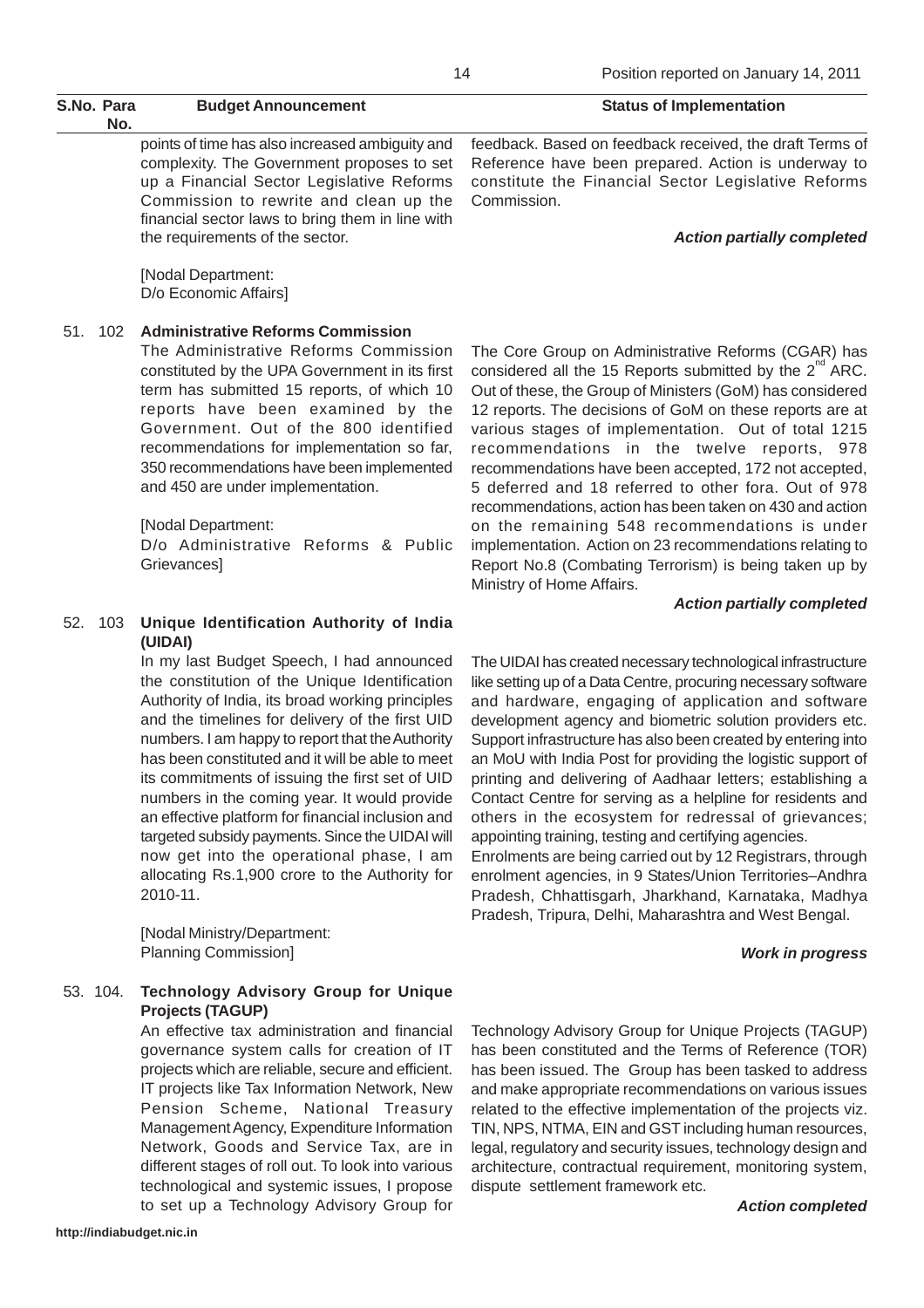Unique Projects under the Chairmanship of Shri Nandan Nilekani.

[Nodal Department: D/o Economic Affairs]

### 54. 105 **Independent Evaluation Office (IEO)**

The Government had announced the settingup of an Independent Evaluation Office to undertake impartial and objective assessments of the various public programmes and improve the effectiveness of the public interventions. It has been decided that it would be an independent entity under a Governing board chaired by the Deputy Chairman, Planning Commission. The IEO would evaluate the impact of flagship programmes and place the findings in the public domain. It would be funded by the Planning Commission.

[Nodal Ministry/Department: Planning Commission]

#### 55. 106. **Symbol for Indian Rupee**

In the ensuing year, we intend to formalise a symbol for the Indian Rupee, which reflects and captures the Indian ethos and culture. With this, Indian Rupee will join the select club of currencies such as the US Dollar, British Pound Sterling, Euro and Japanese Yen that have a clear distinguishing identity.

[Nodal Department: D/o Economic Affairs]

56. 109 There was decline in violence in Jammu and Kashmir in the year 2009. We have taken a number of confidence building measures. As one more such measure, Government proposes to recruit about 2,000 youth as constables in five Central Para Military Forces in the year 2010.

> [Nodal Ministry: M/o Home Affairs]

57. 110 To address the development problems of the thirty three left wing extremism affected districts, a Task Force headed by the Cabinet Secretary was formed for promoting coordinated efforts across a range of development and security measures. It has been decided that Planning Commission will prepare an integrated action plan for the affected areas. Adequate funds will be made available to support the action plan. I

The Cabinet approval has been obtained for the establishment of Independent Evaluation Office (IEO). The process of physical establishment of the IEO is in progress.

#### *Action partially completed*

Cabinet Committee has approved the Symbol for Indian Rupee. The process to include the symbol in the Indian Script Code for Information Interchange has been initiated by the Bureaus of Indian Standards.

#### *Action completed*

2309 youth have been recruited from the State of Jammu and Kashmir during the year 2010 in various Central Para Military Forces. The number of vacancies has also been raised to 2062 from 2042.

#### *Action completed*

 Integrated Action Plan for 60 Tribal and Backward Districts has been approved with a block grant of  $\bar{z}$  25 crore and  $\bar{z}$  30 crore per district for 2010-11 and 2011-12, respectively for which the funds are to be placed at the disposal of the District Level Committees headed by the District Collector and Members consisting of the Superintendent of Police of the District and the District Forest Officer. The implementation of the scheme has commenced and the allocation of  $\bar{z}$  25 crore per district for 2010-11 has since been released.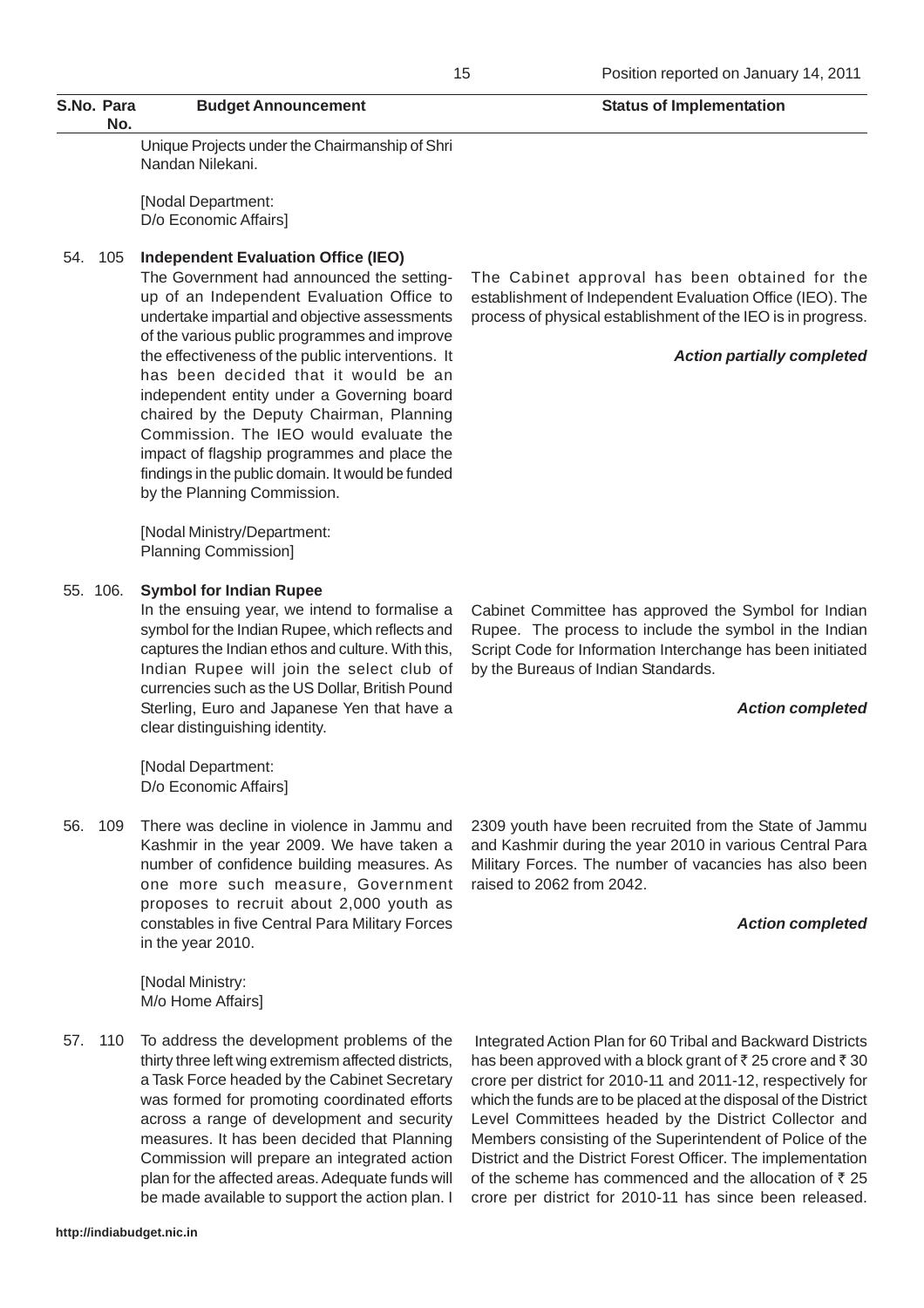[Nodal Ministry/Department: Planning Commission]

### 58. 111 **National Mission for Delivery of Justice and Legal Reforms**

To provide timely delivery of justice to all, the Government has approved the setting up of the National Mission for Delivery of Justice and Legal Reforms. The objective of the mission is to help reduce legal backlog in courts from an average of 15 years at present to 3 years by 2012. It would also help in improving the legal environment for business. The Thirteenth Finance Commission has provided grants amounting to Rs.5,000 crore for the States to improve the delivery of justice, including strengthening of alternate dispute resolution mechanisms.

[Nodal Department: D/o Justice]

59. 119 We have continued on the path of computerization in core areas of service delivery in the administration of direct taxes. This will reduce the physical interface between taxpayers and tax administration and speed up procedures and processes. The Centralised Processing Centre at Bengaluru is now fully functional and is processing around 20,000 returns daily. This initiative will be taken forward by setting up two more Centres during the year.

> [Nodal Department: D/o Revenue]

60. 120 As a part of Government's initiative to move towards citizen centric governance, the income tax department has introduced *"Sevottam"*, a pilot project at Pune, Kochi and Chandigarh through Aayakar Seva Kendras. These provide a single window system for registration of all applications including those for redressal of grievances as well as paper returns. This year the scheme will be extended to four more cities.

> [Nodal Department: D/o Revenue]

61. 122. I mentioned last year, that the income tax return forms should be simple and user friendly. The income tax department is now ready to notify SARAL-II form for individual salaried taxpayers for the coming assessment year. This form will

Assessment year, 2010-11.

Governments/District Collectors under the chairpersonship of Member Secretary, Planning Commission to review the progress of the Integrated Action Plan.

*Action completed*

Draft Cabinet Note is being finalized for setting up of the National Mission for delivery of Justice and Legal Reforms and Special Purpose Vehicle.

As regards improving the delivery of justice system,  $\bar{\tau}$  1000 crore has already been released to the States. Efforts are being made to release second part of the first installment of the grants. All the State Governments and High Courts have been requested to provide the status relating to State Litigation Policy, five Year Perspective Plan and Action Plan for each Financial year, etc. urgently to facilitate release of second installment. Operative guidelines for 'Legal Aid', 'Training of Judicial Officers' and 'Strengthening of State Judicial Academies' have been issued.

### *Work in progress*

For setting up 2 more CPCs at Pune and Manesar, approval has been obtained for appointment of Projects Architect. Tendering process for selection of space has also been completed. Technical Evaluation Committee has been appointed for evaluation of main S.I. vendor bids. Preparation of RFP for main S.I. vendor is in progress.

### *Action partially completed*

The Aayakar Seva Kendra (ASK) at Hooghly has since become functional. The ASKs at Gandhinagar, Udaipur, Chandigarh, Ludhiana, Mohali, Kolkata, Guwahati, Bhubaneshwar, Indore, Coimbatore and Ranchi will become functional by 31.03.2011.

### *Work in progress*

SARAL-II (ITR-1) has been notified by the CBDT vide Income Tax  $(3<sup>d</sup>$  Amendment) Rules, 2010 dated 23.04.2010. This notification is available for the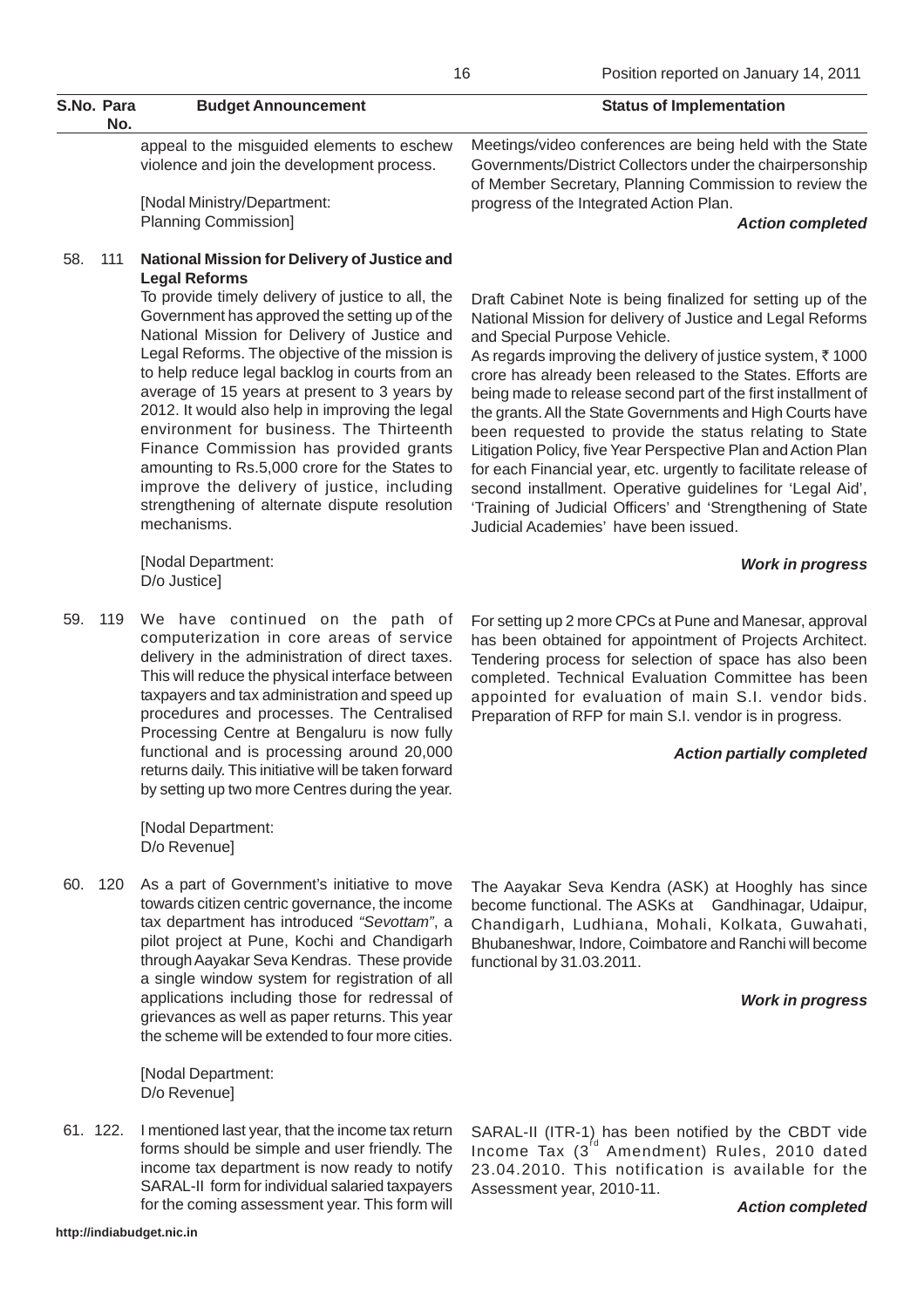enable individuals to enter relevant details in a simple format in only two pages.

[Nodal Department: D/o Revenue]

62. 123. To expeditiously resolve disputes with taxpayers I propose to expand the scope of cases which may be admitted by the Settlement Commission to include proceedings related to search and seizure cases pending for assessment. I also propose to expand the scope of Settlement Commission in respect of Central Excise and Customs so that certain categories of cases that hitherto fell outside its jurisdiction may be admitted.

> [Nodal Department: D/o Revenue]

63. 124. Last year, amendments to the statute enabled Government to enter into tax treaties with specified territories besides sovereign states. We have commenced bi-lateral discussions to enhance the exchange of bank related and other information to effectively track tax evasion and identify undisclosed assets of resident Indians lying abroad.

> [Nodal Department: D/o Revenue]

The amended provisions of Sections 245A and 245C of the Income Tax Act, 1961 so as to include proceedings related to search and seizure have come in to effect from 1<sup>st</sup> June, 2010.

The amended provisions of the Central excise Act, 1944 and the Customs Act, 1962 restoring pre 2007 status of the Settlement Commission have come into effect from  $8<sup>th</sup>$  May 2010.

#### *Action completed*

### **Tax Information Exchange Agreement (TIEA):**

Negotiations have been completed with 10 countries/ jurisdictions (Bahamas, Bermuda, British Virgin Island, Isle of Man, Monaco, Jersy, Cayman Islands, St.Kitts & Nevis, Argentina and Marshal Islands). Cabinet approval has been received in 5 cases and 3 cases are under consideration of the Cabinet. TIEA with Bermuda has come in to force.

**Double Taxation Avoidance Agreements (DTAAs):**

Negotiations to amend Article concerning Exchange of information in the existing DTAAs have been completed with 10 countries. This will bring this Article in line with new international standards. Agreement with Switzerland has already been signed. In 13 new DTAAs Article concerning exchange of information has been agreed, in line with new international standard.

#### *Ongoing process*

(*This para may be read with para 154*)

### 64. 66. **National Clean Energy Fund (NCEF)**

There are many areas of the country where pollution levels have reached alarming proportions. While we must ensure that the principle of "polluter pays" remains the basic guiding criteria for pollution management, we must also give a positive thrust to development of clean energy. I propose to establish a National Clean Energy Fund for funding research and innovative projects in clean energy technologies. I shall outline the mode of funding for this initiative in Part B of my speech.

[Nodal Department: D/o Expenditure.]